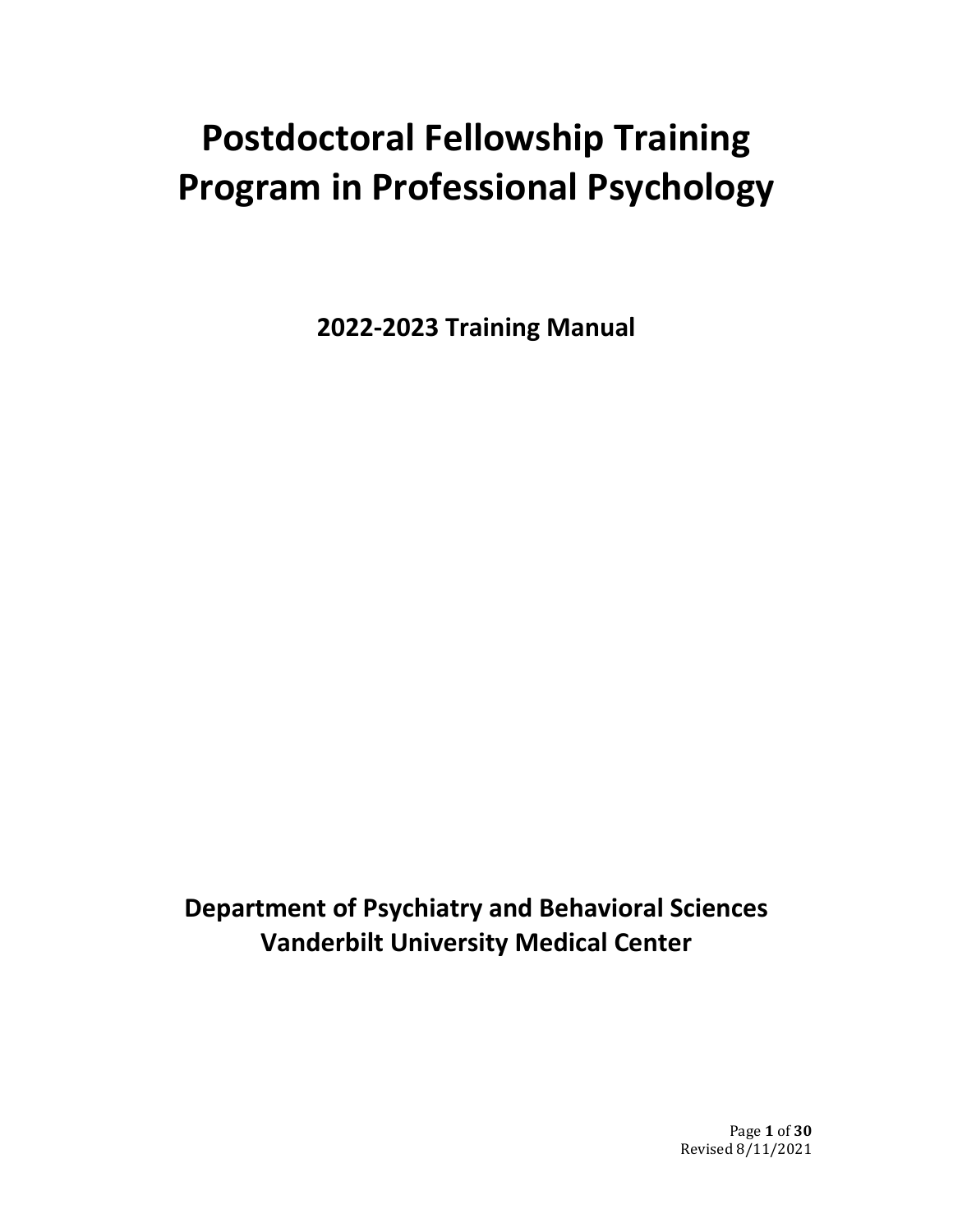# **Introduction to the Vanderbilt University Department of Psychiatry and Behavioral Sciences**

The Vanderbilt University Department of Psychiatry and Behavioral Sciences is a multifaceted department committed to excellence in clinical service, research, education, and training. Consisting of professionals in the fields of psychiatry, psychology, nursing, social work, and professional counseling, the department is the academic home for faculty, staff, and trainees in a variety of centers and clinics including:

*The Vanderbilt Psychiatric Hospital,* which provides inpatient, partial hospitalization, and outpatient services for adults, children and adolescents. These services include neuropsychological and psychological assessment and a variety of interventions across disciplines.

*The Osher Center for Integrated Medicine,* provides an array of services in health psychology to adolescents and adults. One of only seven Osher Centers for Integrative Medicine in the world, OCIM is committed to improving lives through clinical care, education, and research in integrative medicine. Services include consultation, individual and group therapy, and research/program development with chronic medical conditions, primarily chronic pain.

*The Center of Excellence (COE) for Children in State Custody,* which is part of a statewide network funded under an agreement with the State of Tennessee to improve the public health by enhancing the quality of services provided to children in or at-risk of entering the Tennessee child welfare or juvenile justice systems.

*Vanderbilt Behavioral Health Village at Vanderbilt*, provides outpatient psychiatric and psychological services, including psychological and neuropsychological assessment, to children, adolescents, and adults.

*Vanderbilt Forensic Psychiatry,* which provides forensic mental health evaluations, consultation, and expert witness testimony in criminal and civil contexts (e.g., competency to stand trial, insanity defense, risk assessments of violence, fitness for duty, medical malpractice, personal injury, disability, child custody, etc.).

*The Vanderbilt Comprehensive Assessment Program for Professionals (V-CAP),* which conducts fitness for duty evaluations primarily for physicians, as well as other professionals to evaluate emotional and behavioral concerns that affect employment.

*The Psychiatry Autism Research Team*, which provides diagnostic and neuropsychological assessments and treatment opportunities for children, adolescents and adults with autism spectrum disorder.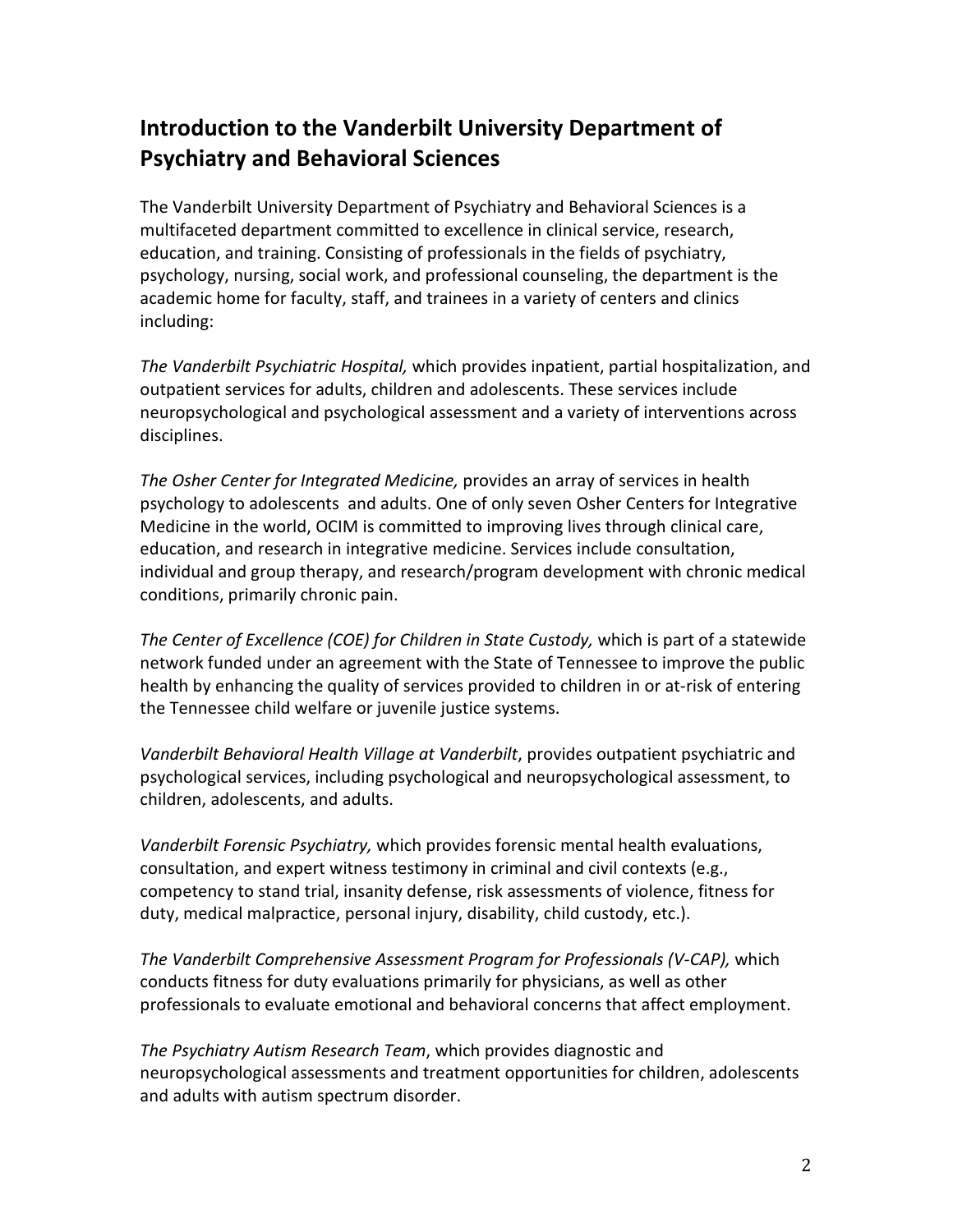# **Training and Education in the Department**

The Department of Psychiatry and Behavioral Sciences has an extensive array of training programs in multiple disciplines. Programs include an APA-Accredited Doctoral Internship in Professional Psychology; psychiatry clerkship training for students at Vanderbilt Medical School; Psychiatry Residency Program; and Psychiatry Fellowship Programs for physicians in Child and Adolescent Psychiatry, Geriatric Psychiatry, and Psychosomatic Medicine. Various sites throughout the Department also offer practicum training placements for graduate students in psychology, social work, professional counseling, and marriage and family therapy.

# The Psychology Division

The Psychology Division in the Department of Psychiatry and Behavioral Sciences is home to more than 20 clinical and research psychologists. Our faculty members lead federally-funded research programs in psychotic disorders, PTSD and anxiety disorders, and autism. We also lead the Center of Excellence for Children in State Custody, part of a state-wide network funded under an agreement with the State of Tennessee to improve the public health by enhancing the quality of services provided to children in or at-risk of entering the Tennessee child welfare or juvenile justice systems.

Our Division has an extensive array of training programs in psychology including practicums, an APA-accredited clinical psychology internship, and an APPIC-approved postdoctoral fellowship program. Our training is grounded in the scientist-practitioner model and provides experience in intervention, assessment, and research. Training occurs in a variety of settings including child and adolescent psychology, adult psychology, geriatric psychology, forensic psychology, health psychology, and neuropsychology.

Clinical Psychologists in the Psychology Division provide professional services for the diagnosis, assessment, treatment, and prevention of psychological, emotional, psychophysiological, and behavioral disorders across the lifespan. These services are provided in various settings including outpatient psychiatry centers, clinics throughout the medical center, an inpatient psychiatric hospital, a partial hospitalization program, forensic settings, and a state funded agency to improve services for children at risk of entering state's custody. Clinical psychologists provide services directly as well as support and facilitate the provision of services through supervision, teaching, management, administration, advocacy, and consultation.

# Structure of the Postdoctoral Fellowship

The Vanderbilt University Department of Psychiatry and Behavioral Sciences Postdoctoral Fellowship Training Program in Clinical Psychology offers multiple tracks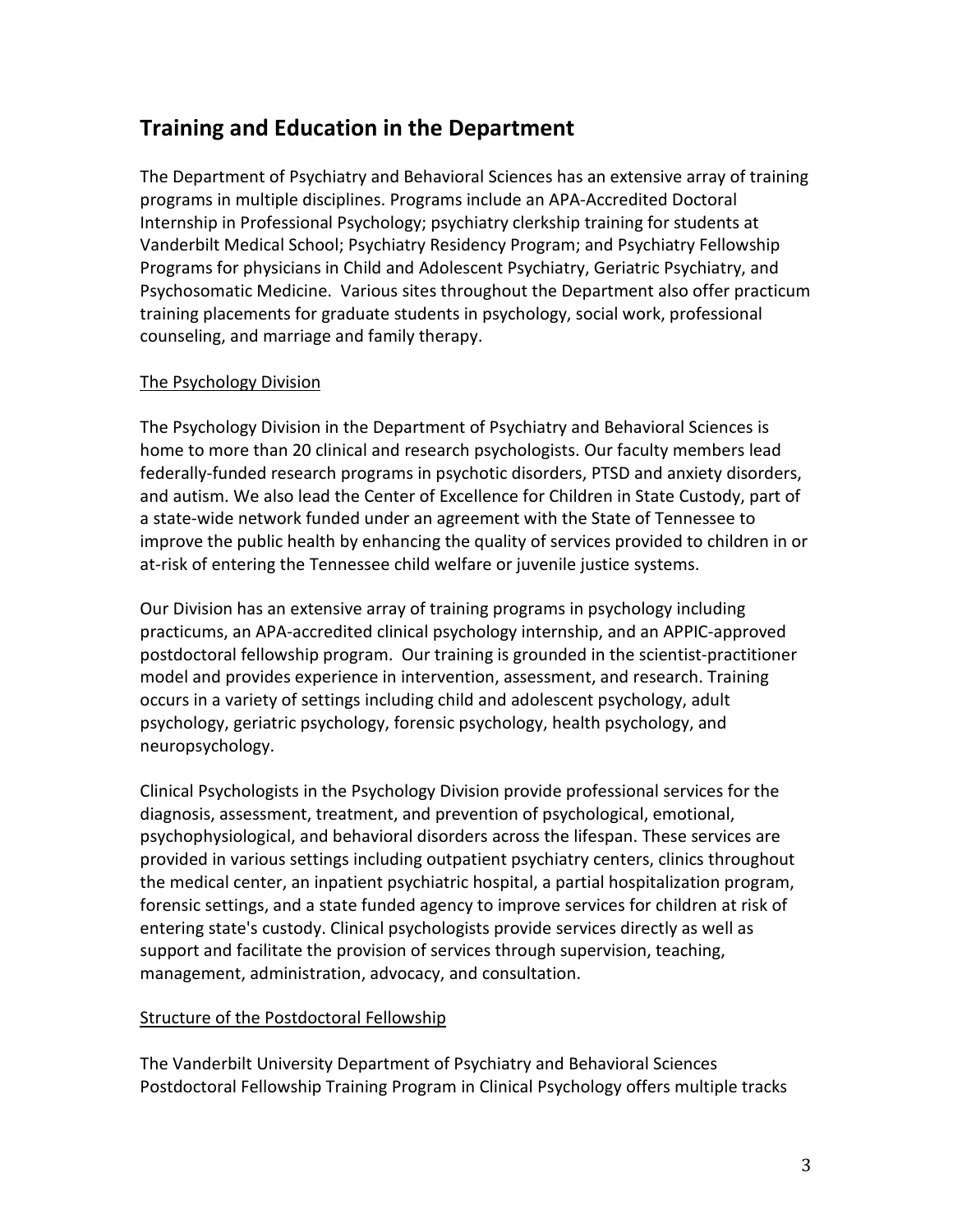within the clinical and research programs affiliated with the Department. The majority of fellows' time is spent at their primary sites, with an average of one-half day per week spent in collective training activities with other members of the Postdoctoral Fellow cohort and/or with advanced trainees and faculty members in other disciplines, such as psychiatry residents and fellows. These combined training activities include didactic presentations, ethics training, research seminars, case conferences, and/or weekly Grand Rounds presentations.

The specific constellation of activities is determined by the primary sites, which are described in further detail within the specific training track sections. However, all tracks include a minimum of two hours of individual weekly supervision provided by a licensed psychologist, a combination of clinical and research activities, and opportunities to specialize in a particular area of intervention.

The following training tracks are available for the 2020-2021 training year:

- 1. Postdoctoral Fellowship in Autism Spectrum Disorder;
- 2. Postdoctoral Fellowship in Child Welfare and Trauma-Informed Care at the Vanderbilt Center of Excellence;
- 3. Postdoctoral Fellowship in Health Psychology at the Osher Center for Integrative Medicine at Vanderbilt;
- 4. Postdoctoral Fellowship in Psychotic Disorders.

# Training Philosophy

The postdoctoral year marks the transition from the status of "trainee" to licensed professional. The training faculty recognizes this important developmental transition and provides an extensive training experience that both supports and challenges fellows to make meaningful contributions through their direct clinical service, research activities, and consultations with other professionals. While fellows function within a training capacity, they are viewed and approached as valuable members of the department. Great emphasis is placed on assisting fellows in continuing to cultivate their knowledge, skill, and overall professional identity. However, they are also expected to serve as colleagues to the clinical and administrative staff, as well as model professionalism for other trainees.

# Postdoctoral Fellow Selection Criteria

Fellows are selected on a competitive basis based upon previous clinical experience, research record, academic accomplishments, recommendations from supervising professionals, and fit between applicants' experience and interests with the emphases of the specific training track.

Prior to the start of the fellowship, all fellows must have completed all clinical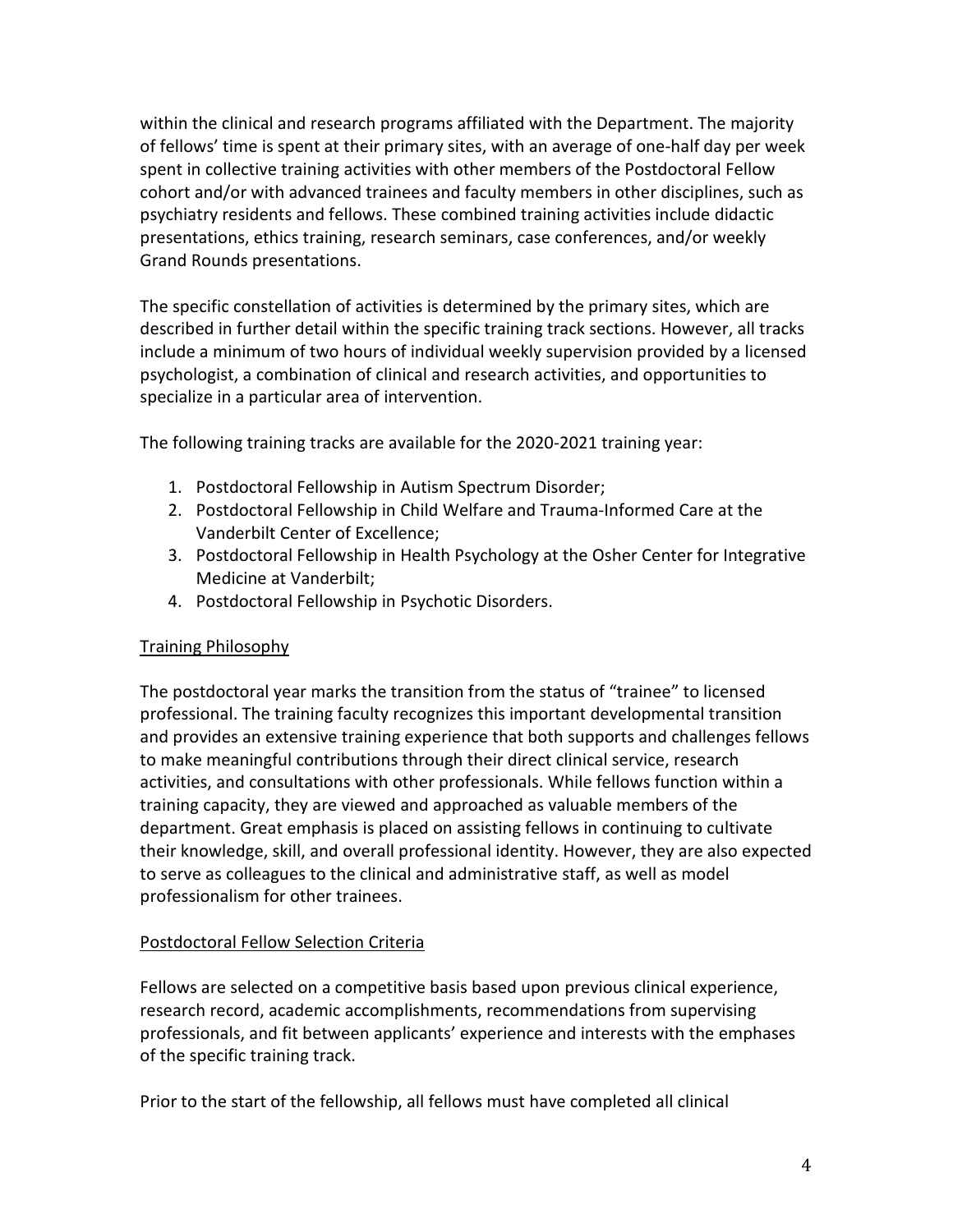psychology doctoral degree requirements from an APA/CPA-accredited graduate program, as well as a doctoral Internship meeting APPIC standards (APA/CPA accreditation is not required for the internship). Fellows are subject to fingerprinting and background checks. Match result and selection decisions are contingent on passing these screens.

#### Training Objectives

The objectives of the Postdoctoral Fellowship program are aligned with the competencies specified by the APA for practice as a professional psychologist. They include the development of competence in the following areas:

**Professionalism:** as evidenced in behavior and comportment that reflects the values and attitudes of psychology.

**Individual and Cultural Diversity:** Awareness, sensitivity and skills in working professionally with diverse individuals, groups and communities who represent various cultural and personal backgrounds and characteristics.

**Ethical Legal Standards and Policy:** Application of ethical concepts and awareness of legal issues regarding professional activities with individuals, groups, and organizations.

**Reflective Practice/Self-Assessment/Self-Care:** Practice conducted with personal and professional self-awareness and reflection; with awareness of competencies; with appropriate self-care.

**Relationships:** Relate effectively and meaningfully with individuals, groups, and/or communities.

**Scientific Knowledge and Methods:** Understanding of research, research methodology, techniques of data collection and analysis, biological bases of behavior, cognitiveaffective bases of behavior, and development across the lifespan. Respect for scientifically derived knowledge.

**Research/Evaluation:** Generating research that contributes to the professional knowledge base and/or evaluates the effectiveness of various professional activities. **Evidence-Based Practice:** Integration of research and clinical expertise in the context of patient factors.

**Assessment:** Assessment and diagnosis of problems, capabilities and issues associated with individuals, groups, and/or organizations.

**Intervention:** Interventions designed to alleviate suffering and to promote health and well-being of individuals, groups, and/or organizations.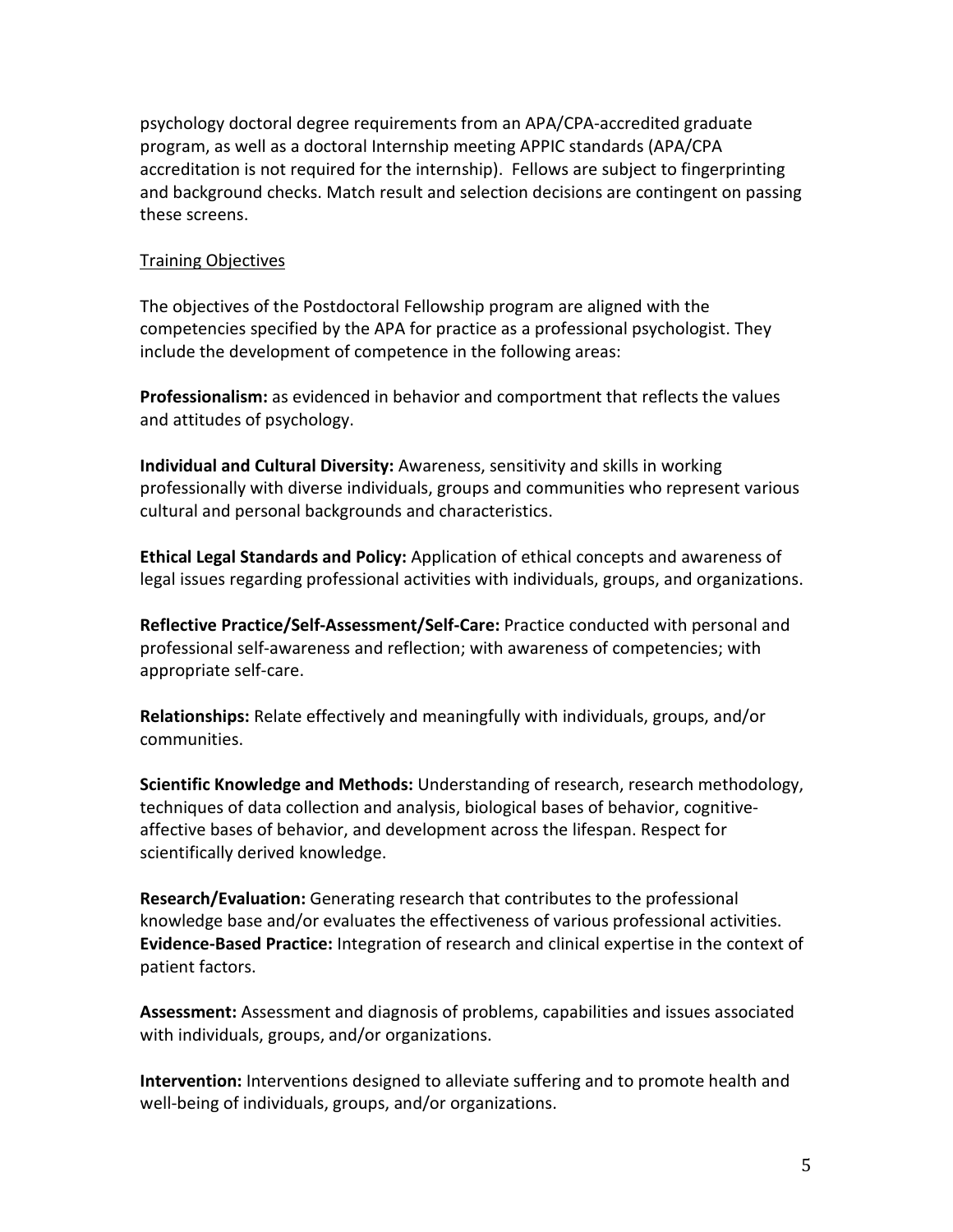**Consultation:** The ability to provide expert guidance or professional assistance in response to a client's needs or goals.

**Teaching:** Providing instruction, disseminating knowledge, and evaluating acquisition of knowledge and skill in professional psychology.

**Supervision:** Supervision and training in the professional knowledge base of enhancing and monitoring the professional functioning of others.

**Interdisciplinary Systems:** Knowledge of key issues and concepts in related disciplines. Identify and interact with professionals in multiple disciplines.

**Management-Administration:** Manage the direct delivery of services and/or the administration of organizations, programs, or agencies.

**Advocacy:** Actions targeting the impact of social, political, economic or cultural factors to promote change at the individual (client), institutional, and/or systems level.

# Monitoring & Evaluation of Trainee Progress

All fellows will be monitored and evaluated using a competency-based format that aligns with the stated training objectives and emphasizes acquisition of explicit skills and abilities specific to each fellow's training goals. Clear objective criteria will be applied for evaluation of achievements (e.g., number of patients seen, number of reports written, manuscript submissions).

A needs assessment will be completed with each trainee and their primary supervisor, within the first two weeks of training year. The plan will include an assessment of strengths and weaknesses across different areas, along with a plan for meeting training needs. Progress toward achieving these goals will be reviewed throughout the year. The primary supervisor and Training Director will regularly monitor the plan to ensure that each trainee is on the right path for success. If any trainee lags in meeting their development plan objectives, the primary supervisor and Training Director will identify barriers to success and adjust the mentorship plan accordingly (e.g., hold meetings with primary advisor and trainee, recommend additional development activities). Details on the evaluation process are outlined below.

# Evaluation Process

The fellows will be evaluated three times during the year: November, March, and July. The evaluations are conducted between the fellow and each supervisor evaluating progress toward goals. This evaluation will be sent to the Training Director. Each fellow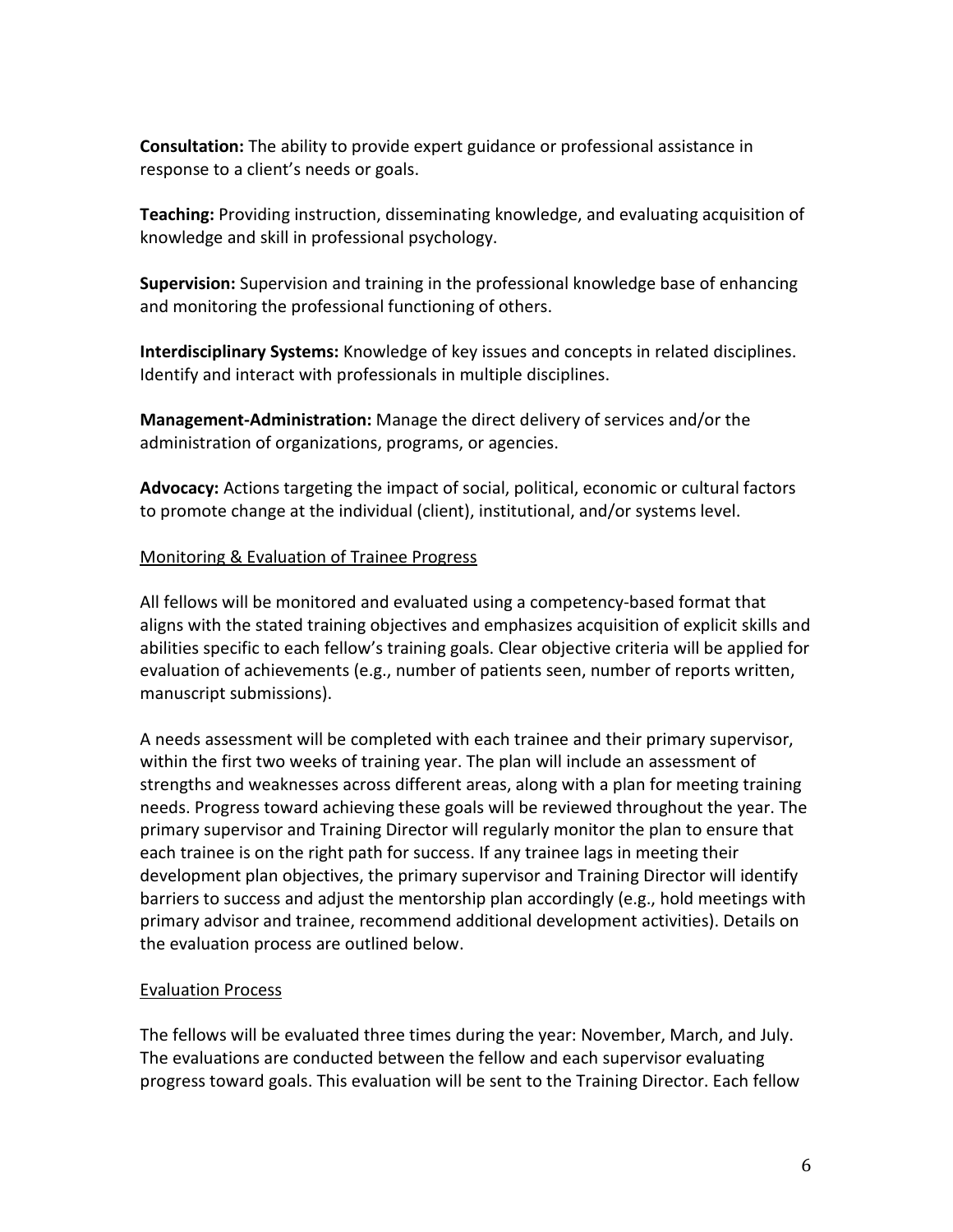will also complete an evaluation of his/her supervisors and training sites to the Training Director at the same three intervals.

It is the responsibility of the training faculty to identify any serious problems or deficiencies as early as possible. Feedback should be given in a timely manner. If the problem is of such severity as to call into question the fellow's successful completion of the program, the Training Director will be informed, and a written plan will be developed and implemented, in collaboration with the trainee, to remedy the problems.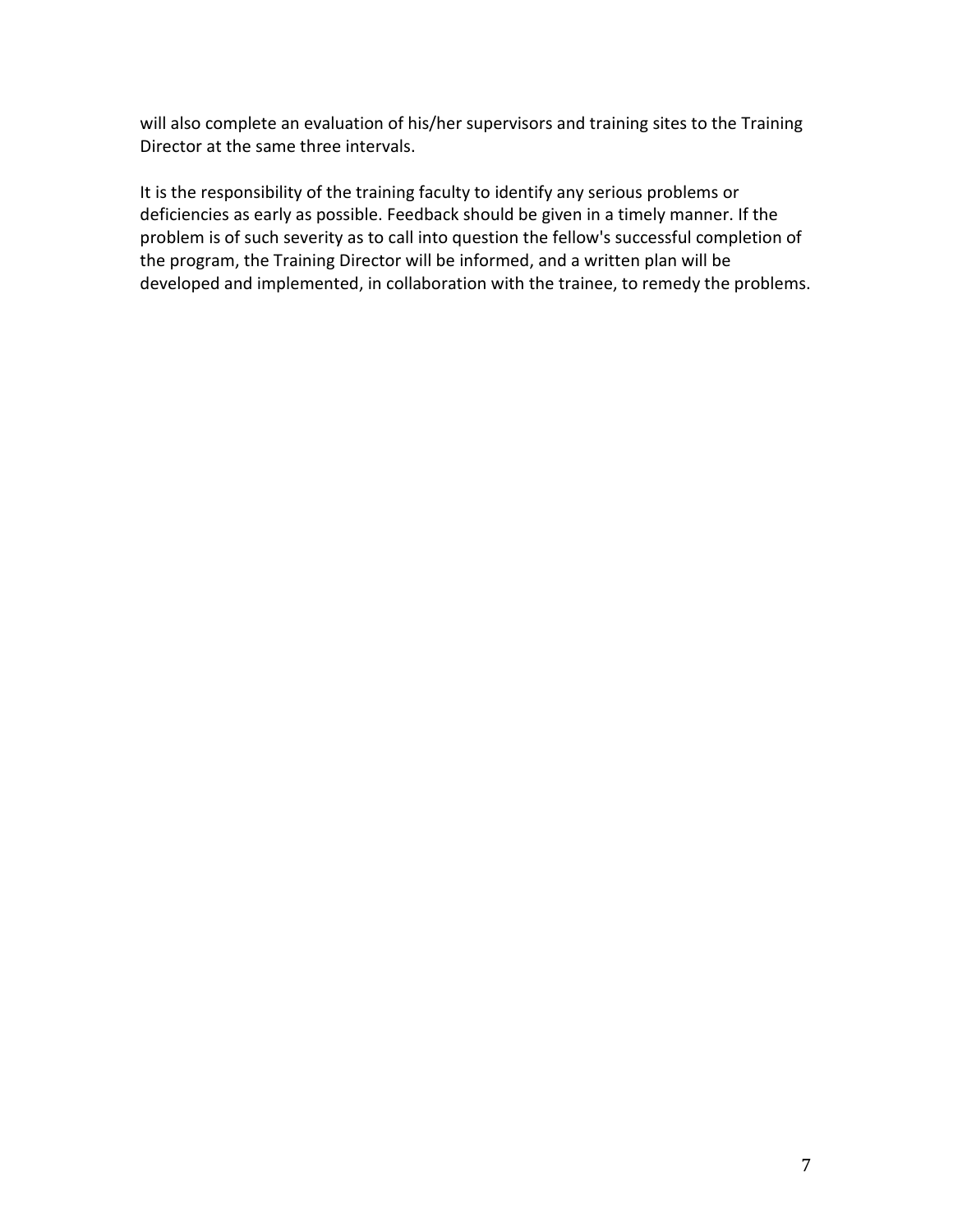# **Training Faculty**

The following individuals are actively involved in the training of postdoctoral fellows as supervisors, mentors, and administrators. In addition to those listed here, additional professionals within the Psychiatry and Behavioral Sciences Department--including both psychologists and professionals in other disciplines--contribute to the training program through various means such as didactic presentations, group mentorship, and case conference facilitation.

# Training Director

# **Neil D. Woodward, PhD**

Dr. Woodward has been a member of the faculty since 2009. He is a licensed clinical psychologist. Dr. Woodward completed his undergraduate degree at the University of Alberta. Neil received a Ph.D. in clinical psychology from Vanderbilt University in 2007 following completion of an accredited internship in clinical neuropsychology at the Edmonton Consortium Clinical Psychology Residency program. After obtaining his Ph.D., Dr. Woodward completed a Postdoctoral Fellowship in Psychiatric Neuroimaging in the Department of Psychiatry at Vanderbilt University Medical Center. Dr. Woodward is the recipient of numerous federal and non-federal grants which support his research on the neural basis of psychotic and neurodevelopmental disorders. He also routinely conducts neuropsychological evaluations of individuals with psychiatric and neurological disorders. Dr. Woodward supervises clinical psychology interns and postdoctoral fellows.

# Postdoctoral Program Faculty

#### **Aaron Brinen, PsyD**

Dr. Brinen has been a member of the faculty since 2020. He is a licensed clinical psychologist. Dr. Brinen received his doctoral training from Philadelphia College of Osteopathic Medicine and completed his predoctoral internship at the Coatesville Veterans Administration Hospital in Pennsylvania. He completed an NRSA fellowship at the University of Pennsylvania under Aaron T. Beck, MD. He remained at the University of Pennsylvania and collaborated with Dr. Beck in developing a version of Cognitive Behavioral Therapy for Psychosis targeting negative symptoms, Recovery-Oriented Cognitive Therapy (CT-R). Dr. Brinen has trained and disseminated CT-R throughout the world and co-authored the manual. Before Vanderbilt, Dr. Brinen directed a center at Drexel University where he disseminated, studied, and supervised CT-R. Clinically, Dr. Brinen conducts psychotherapy with patients managing psychotic disorders, in both outpatient and inpatient settings, through individual, group, and family therapy. He is a member of the Navigate First Episode team. Dr. Brinen supervises and teaches residents, postdoctoral fellows, and interns on various CBT interventions.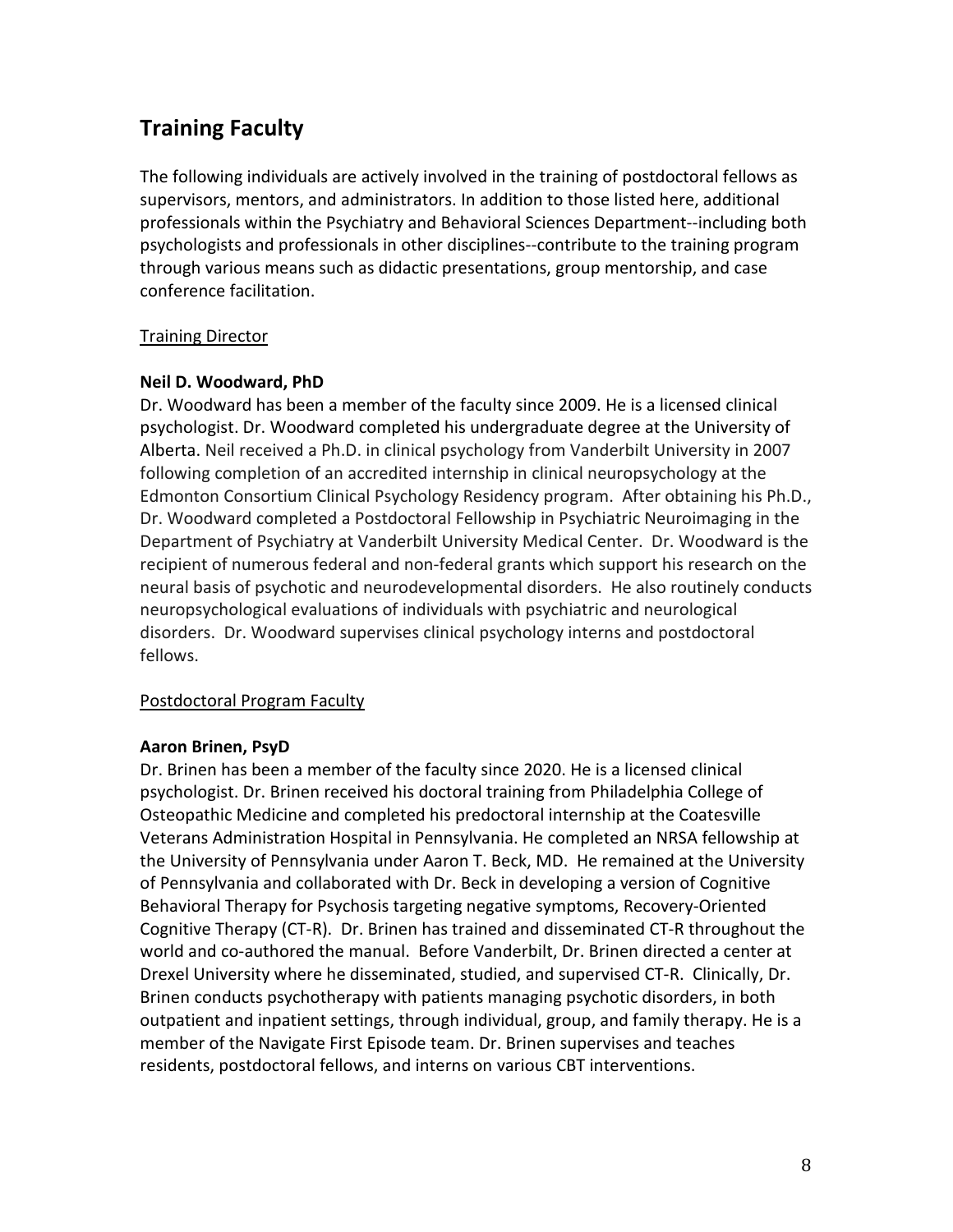#### **Kimberly P. Brown, PhD, ABPP**

Dr. Kimberly Brown has been a member of the faculty since 2002. She is a licensed clinical psychologist and is board certified (ABPP) in forensic psychology. Dr. Brown completed her undergraduate degree at Duke University, graduating summa cum laude. She received her Ph.D. in Clinical Psychology with a concentration in law from the University of Alabama. She completed a forensic psychology predoctoral internship at Napa State Hospital and a postdoctoral fellowship in forensic psychology at the University of Washington/Western State Hospital. Dr. Brown is the Director of the Vanderbilt Forensic Evaluation Team, which provides court-ordered criminal adult and juvenile forensic evaluations for Davidson County, TN. She also conducts civil forensic evaluations (e.g., risk assessments, fitness for duty evaluations of professionals, personal injury). She has testified in numerous state and federal cases. She is actively involved in training and supervising psychiatry residents, psychiatry child and adolescent fellows, and psychology trainees in conducting forensic evaluations.

#### **Blythe Corbett, Ph.D.**

Dr. Corbett has been a member of the faculty since 2010. She is a licensed clinical psychologist. Dr. Corbett completed her undergraduate degree at California Lutheran University and completed a Ph.D. in clinical psychology with an emphasis in neuropsychology from the California School of Professional Psychology in 1999 following completion of an accredited internship in clinical psychology at University of Minnesota. After obtaining her Ph.D., Dr. Corbett completed a two-year Postdoctoral Fellowship in Neuropsychology in the Department of Pediatric Neurology at University of Minnesota. Dr. Corbett is the recipient of numerous federal and non-federal grants which support her research on the social, emotional and physiological profiles of children, adolescents and adults with autism spectrum disorder (ASD). Dr. Corbett is the Director for the Division of Psychology within the Department of Psychiatry and Behavioral Sciences. She is also the Director of the Vanderbilt University Medical Center Internship in Professional Psychology (VUMC-IPP) and supervises clinical psychology interns and postdoctoral fellows.

#### **Melissa Cyperski, PhD**

Dr. Cyperski has been a member of the faculty since 2017. She is a licensed clinical psychologist and obtained her doctoral degree from Auburn University. Dr. Cyperski provides consultation and evaluation expertise in the Vanderbilt Center of Excellence for Children in State Custody (COE) for at-risk children and youth. Additionally, she provides training in the Tennessee Department of Children's Services Child Protective Services (CPS) Assessment Academy on a variety of trauma informed care topics and interventions.

#### **Jon S. Ebert, PsyD**

Dr. Ebert has been a member of the faculty since 2005. He is a licensed clinical psychologist with extensive clinical and consultation expertise in the assessment and delivery of services to children and families who have experienced traumatic stress and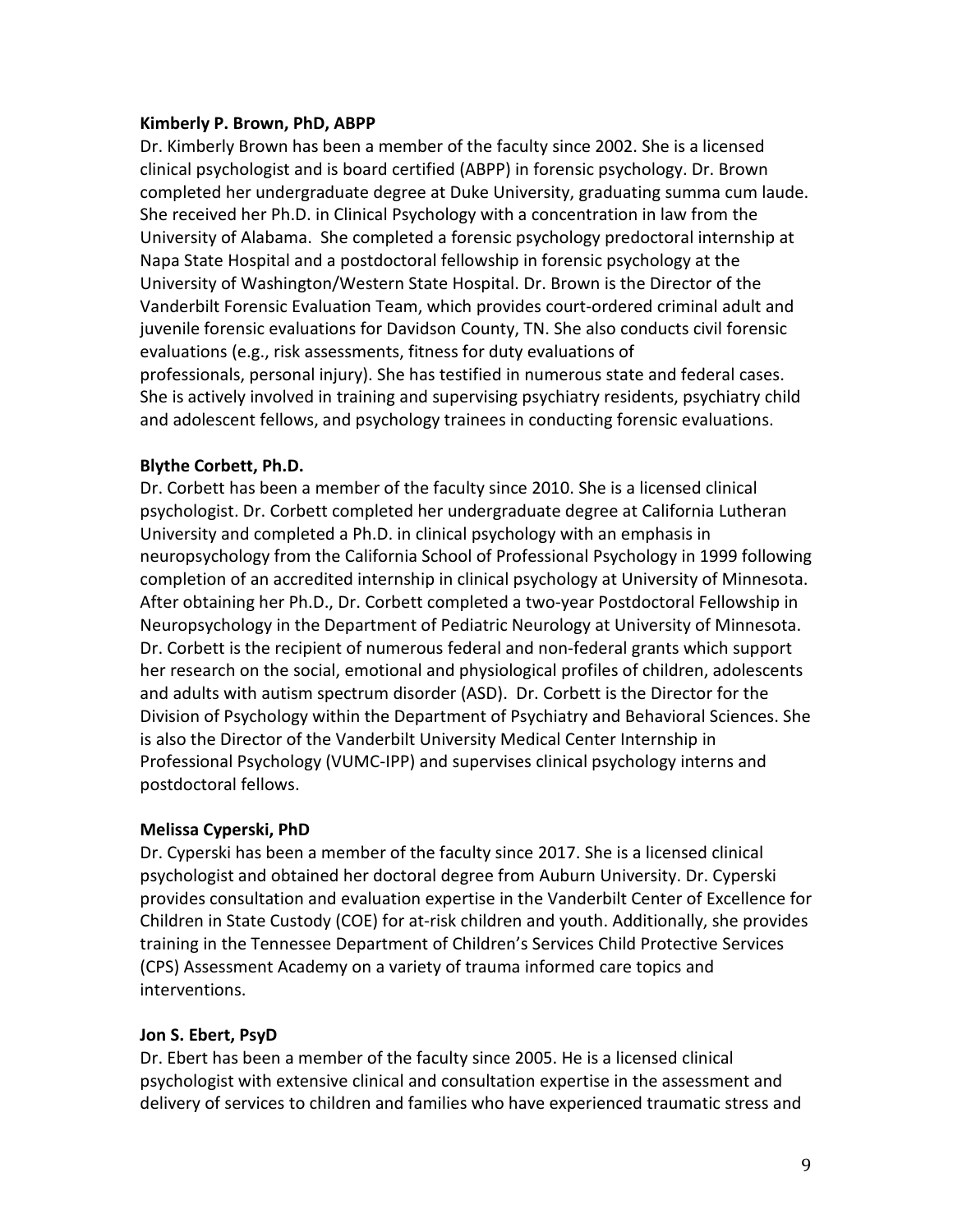mental health challenges. Dr. Ebert received his doctorate at Wheaton Graduate School. He is the Director of the Vanderbilt Center of Excellence for Children in State Custody (COE) which is part of a statewide network funded under an agreement with the State of Tennessee to improve the public health by enhancing the quality of services provided to children in or at-risk of entering the Tennessee child welfare or juvenile justice systems.

#### **Tarah M. Kuhn, PhD**

Dr. Kuhn has been a member of the faculty since 2005. She is a licensed clinical psychologist. Dr. Kuhn received her doctoral training at Adelphi University. Her areas of expertise include juvenile justice, trauma and attachment. She serves as the Clinical Director for the Vanderbilt Center of Excellence for Children in State Custody (COE).

#### **Dennis McLeod, PhD**

Dr. Dennis McLeod II joined the Osher Center at Vanderbilt as a behavioral health psychologist in the fall of 2019. He received his Ph.D. from the University of Florida department of counseling psychology and completed his clinical internship at the North Florida/South Georgia Veterans Health System in Gainesville, FL. Dr. McLeod is a proud alumnus of Morehouse College; an all-male historically black college/university, Dr. King's alma mater, and where Dr. McLeod developed a fervor for treating health issues in the African American community. Clinically, Dr. McLeod is a champion of patientcentered care and the role of the therapeutic relationship therein. He is passionate about mindfulness-based interventions and their use in treating chronic mental and physical pain, trauma, substance use, and issues of diversity, inclusion, and equity. His research interests primarily include improving access and mental health help seeking attitudes-particularly in underserved populations.

#### **Lindsey C. McKernan, PhD, MPH**

Lindsey Colman McKernan, PhD, MPH, has been a member of the Vanderbilt faculty and Osher Center since 2014. Dr. McKernan received her doctorate in clinical psychology from the University of Tennessee and Master of Public Health in epidemiology from Vanderbilt University School of Medicine. She is a licensed clinical psychologist specializing in the treatment of chronic pain conditions, women's health, and trauma. Dr. McKernan currently works in the Osher Center and in the Department of Urologic Surgery. Dr. McKernan is currently funded by the National Institute of Health to research the psychosocial treatment of pelvic floor and bladder pain disorders. She has strong expertise in clinical hypnosis. Her research interests are in developing treatments for bladder pain disorders, assessing the impact of trauma, early life adversity, and emotion regulation styles on the experience of pain, and in clinical hypnosis for pain control in both group and individual settings.

#### **Julia Sheffield, PhD**

Dr. Sheffield has been a member of the faculty since 2019. She is a licensed clinical psychologist. Dr. Sheffield received her doctoral training from Washington University in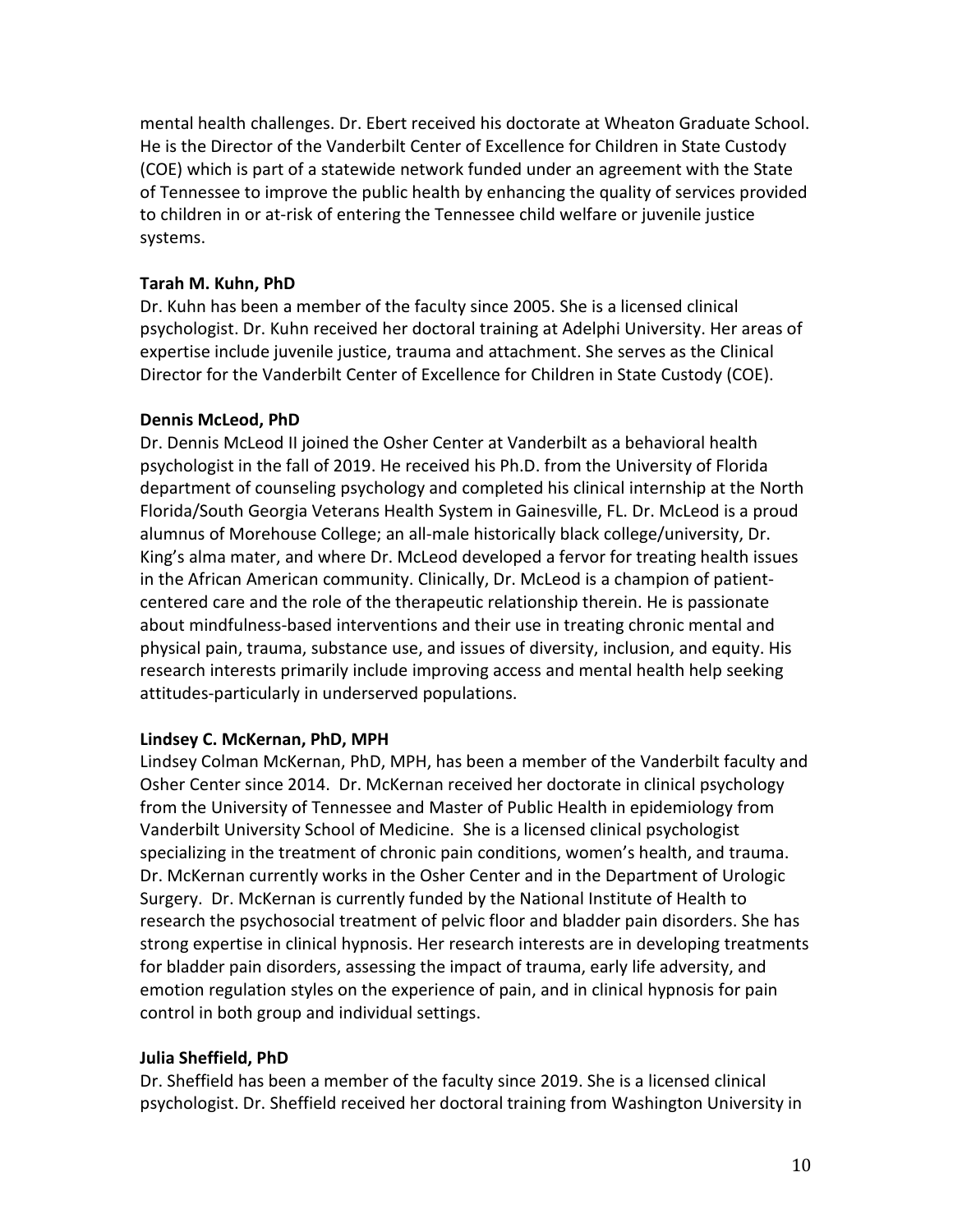St. Louis and completed her predoctoral internship through the Vanderbilt-VA Internship Consortium. She is a graduate of the Postdoctoral Fellowship in Psychotic Disorders at Vanderbilt. Clinically, Dr. Sheffield conducts psychotherapy with patients managing psychotic disorders. She is a member of the Navigate First Episode team and provides consultation and assessment for adolescents at risk for psychosis. Dr. Sheffield's research uses intervention, longitudinal, and neuroimaging methods to understand psychological and neural mechanisms of cognitive impairment and reality distortion in individuals with psychosis.

#### **Elizabeth G. Walsh, PhD**

Dr. Elizabeth Walsh earned her doctorate from the University of Texas at Austin, where she received specialized training in family-centered integrated behavioral healthcare. She completed her internship at Aurora Mental Health Center then returned to the University of Texas at Austin for a fellowship focused on developing an integrated primary care training program for doctoral psychology students. Dr. Walsh is a clinical health psychologist and Director of Psychology Training at the Osher Center for Integrative Medicine. She works with adolescents and adults living with chronic pain and/or illness, integrating cognitive behavioral therapy (CBT), family systems approaches, and interpersonal process therapy. Dr. Walsh also practices clinical hypnosis and EMDR (Eye Movement Desensitization and Reprocessing). She has a particular interest in working with individuals with Ehlers-Danlos Syndrome/joint hypermobility disorders and POTS (postural orthostatic tachycardia syndrome) and is passionate about supporting individuals in integrating movement and physical activity into their lives. Dr. Walsh practices in English and Spanish.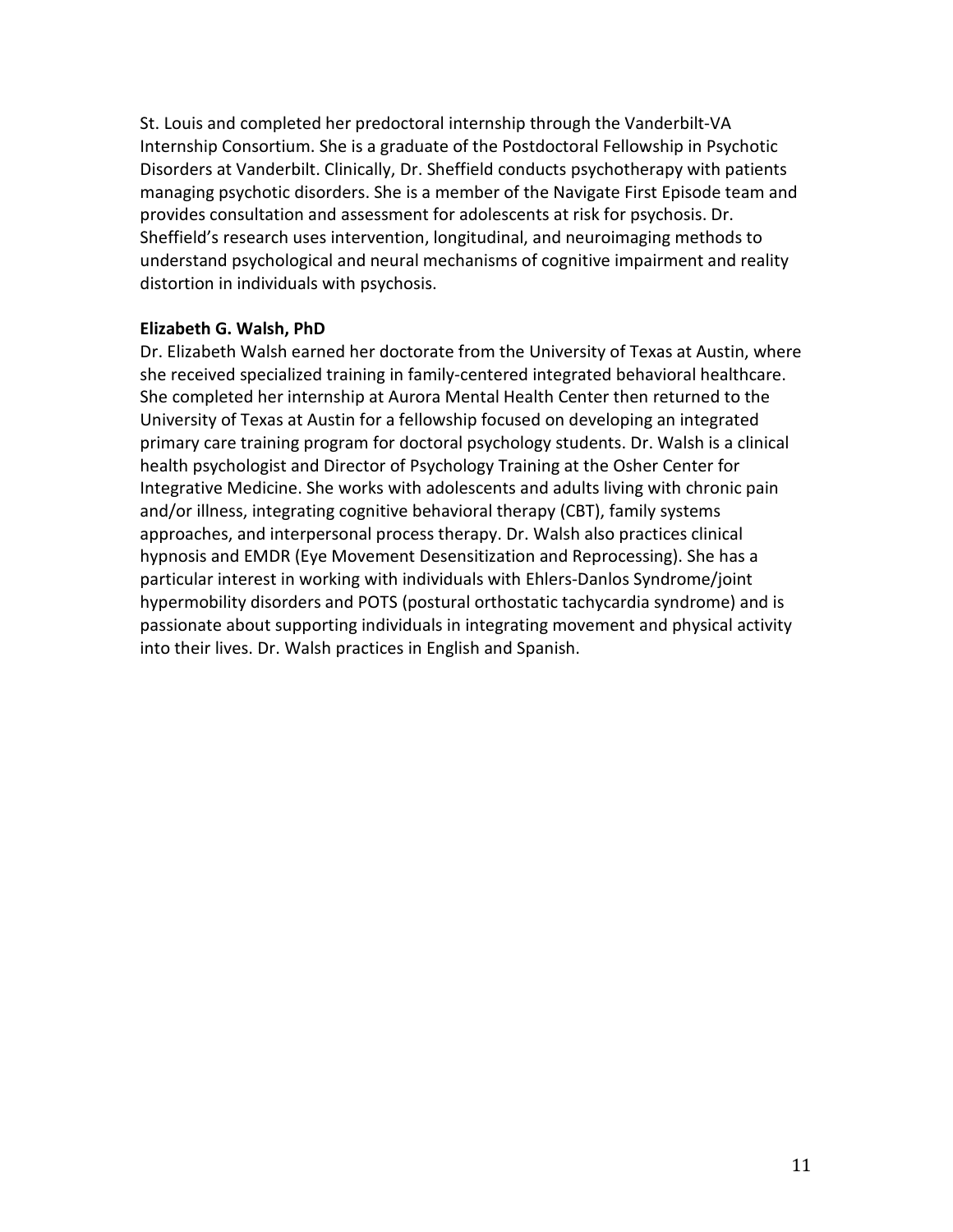# **Due Process Procedure & Policies**

At the beginning of the training year, each fellow is provided: (1) a copy of our Due Process policy (see below), which provides a definition of competency standards, a listing of possible sanctions, and an explicit discussion of the due process procedures; and (2) a copy of our grievance procedures policy (see below), which provides guidelines to assist fellow(s) who wish to file complaints against staff members and explains the process if a supervisor has a concern regarding a trainee that does not fall under the competent standards/adequate performance (i.e., Due Process).

# General Due Process Guidelines

Due process ensures that decisions made about trainees by the Vanderbilt University Postdoctoral Fellowship Training Program: are not arbitrary or personally based; requires that the Vanderbilt University Postdoctoral Fellowship Training Program identify specific evaluative procedures which are applied to all trainees; and have appropriate appeal procedures available to the trainee so that they may challenge the Vanderbilt University Postdoctoral Fellowship Training Program's action (see Appeals).

General due process guidelines include:

- Presenting trainees in writing with the Vanderbilt University Postdoctoral Fellowship Training Program's expectations related to professional functioning;
- Articulating the various procedures and actions involved in making decisions regarding problems;
- Instituting a remediation plan for identified inadequacies, including a time frame for expected remediation and consequences of not rectifying the inadequacies;
- Ensuring that trainees have enough time to respond to any action taken by the Vanderbilt University Postdoctoral Fellowship Training Program;
- Using input from multiple professional sources when possible for making decisions or recommendations regarding the trainee's performance;
- Documenting to all relevant parties the action taken by the Vanderbilt University Postdoctoral Fellowship Training Program and its rationale.

# Definition of inability to perform competency standards

Trainee inability to perform to competency standards is defined broadly as an interference in professional functioning which is reflected in one or more of the following ways:

- An inability and/or unwillingness to acquire and integrate professional standards into one's repertoire of professional behavior;
- An inability to acquire professional skills to reach an acceptable level of competency or;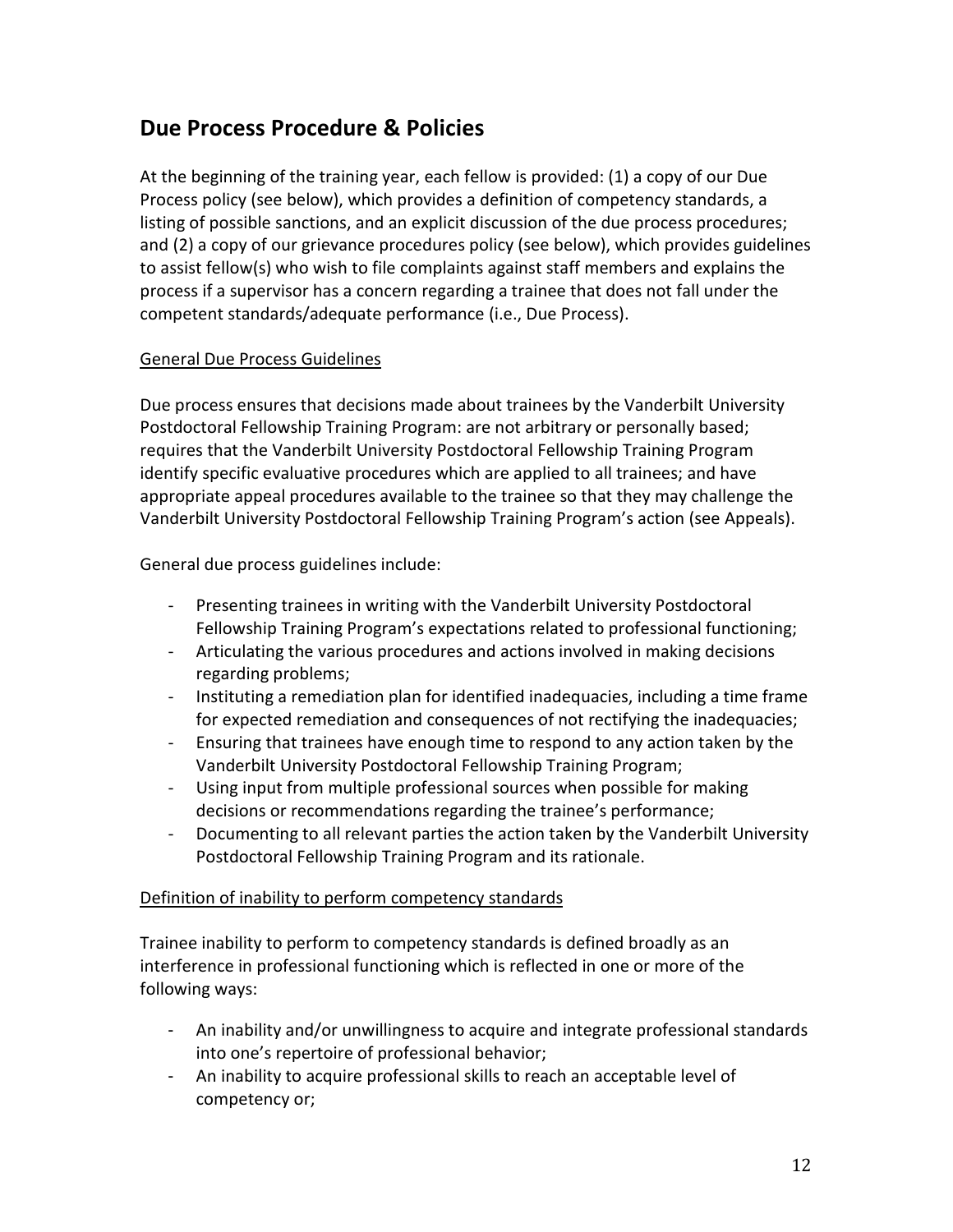- An inability to control reactions which interfere with professional functioning.

Problem behaviors are noted when supervisors perceive a trainee's behaviors, attitudes or characteristics as disruptive to the quality of his/her clinical services; ability to comply with appropriate standards of professional behavior; or his/her relationships with supervisors, or other staff. It is a professional judgment as to when a trainee's behavior becomes serious enough (i.e. impaired) to necessitate remediation efforts rather than just behaviors to be not unexpected or excessive for professionals in training. Problems typically become identified as inability to perform to competency standards when they include one or more of the following characteristics:

- The trainee does not acknowledge, understand or address the problem when it is identified;
- The problem is not merely a reflection of a skill deficit which can be rectified by academic or didactic training;
- The quality or quantity of services delivered by the trainee is sufficiently negatively affected;
- The problem is not restricted to one area of professional functioning;
- A disproportionate amount of attention by training personnel is required;
- The trainee's behavior does not change as a function of feedback, remediation, and/or time.

When areas of weakness are observed, the trainee and supervisor will collaboratively address possible avenues of remediation and progress will be monitored and documented regularly. However, should this collaborative effort fail in improving the trainee's performance rating, the procedures listed in the Due Process Procedure/Grievance Policy will be followed and the same consequences will be included as noted in policy.

# Due Process Procedure

If a trainee's behavior is deemed problematic and/or the receive a rating of "Unsatisfactory" or "Needs Improvement" from any of the evaluation sources, the following procedures may be initiated:

- The trainee's supervisor will meet with the Training Director no later than 3 weeks after the trainee has been notified of a deficiency and/or problematic behavior to discuss the problematic behavior or inadequate rating and determine what action needs to be taken to address the issues reflected by the problematic behavior or rating;
- The trainee will be notified, in writing, at least one week in advance that such a review is occurring and will have the opportunity to provide a statement related to his/her response to the problematic behavior or rating.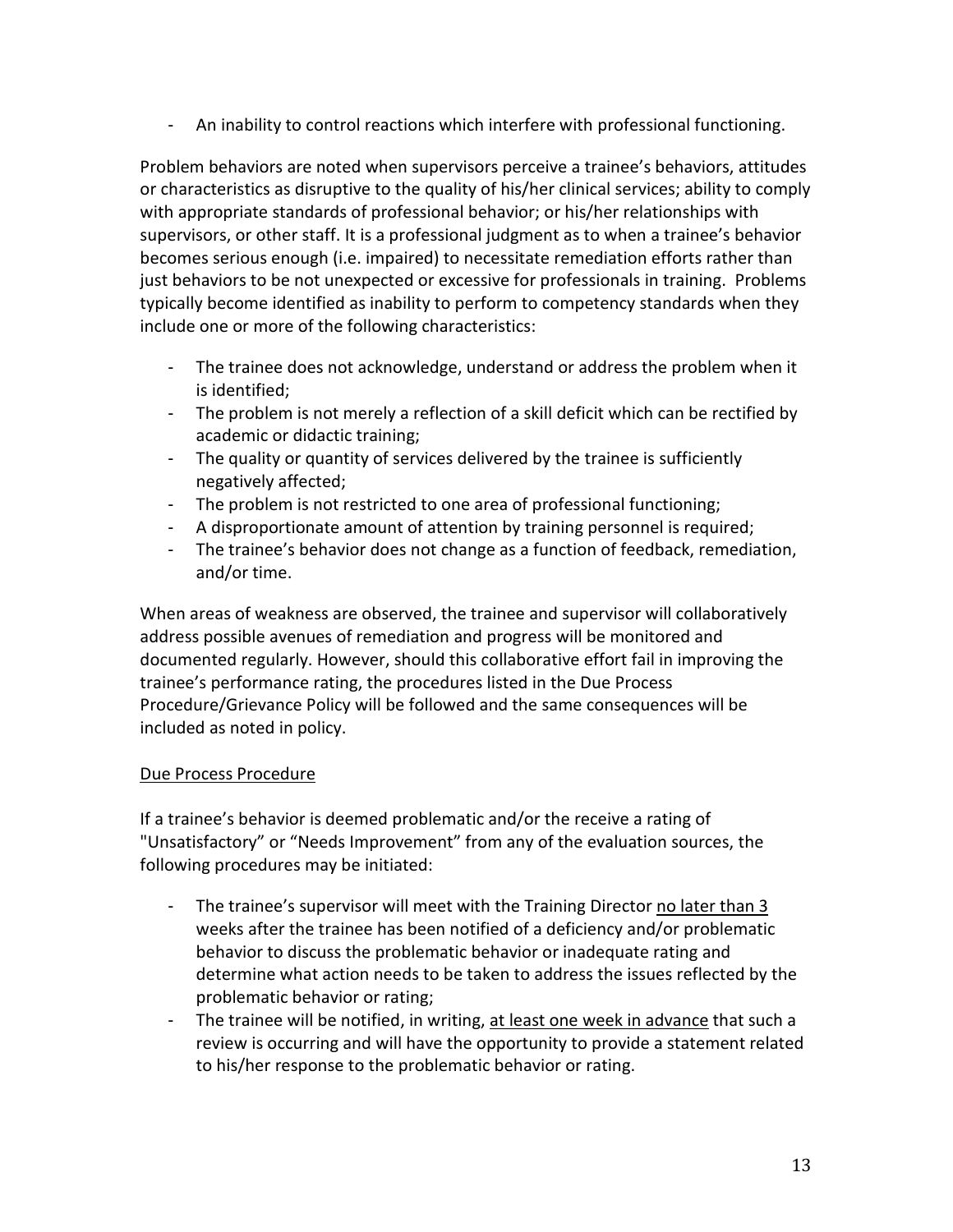In discussing the problematic behavior or rating and the trainee's response (if available), the Director of Training may adopt any one or more of the following methods:

- a) The first step to address a problematic behavior or rating would be an attempt at informal resolution. The Director of Training may recommend remedial training for the trainee that may include completing additional reading, taking a course pertinent to the problematic area, or preparing a presentation that would require the trainee to consolidate his or her knowledge of the subject matter in question. Other informal remedial actions may also be suggested to address the unique circumstances of the trainee at the discretion of the Director of Training.
- b) If an informal resolution to problematic behavior or rating cannot be achieved, the trainees direct supervisor, with the approval of the Training Director, will issue an "Acknowledgement Notice" formally acknowledging the following:
	- I. That supervisors are aware of and concerned with the problematic behavior or rating;
	- II. That the problematic behavior or rating has been brought to the attention of the trainee;
	- III. That supervisors will work with the trainee to specify the steps necessary to rectify the problem or skill deficits addressed by the problematic behavior or rating, and:
	- IV. That the problematic behaviors or rating are not significant enough to warrant serious action.
- c) The third course of action is to place the trainee on "Probation" which defines a relationship such that supervisors and the Director of Training actively and systematically monitor, for a specific length of time (up to 6 months), the degree to which the trainee addresses, changes and/or otherwise improves the problematic behavior or conduct associated with the rating. The probation is a written statement to the trainee and includes: The actual problematic behaviors or rating, the specific recommendations for rectifying the problem, the time frame for the probation during which the problem is expected to be remedied, and the procedures designed to ascertain whether the problem has been appropriately rectified. The Probation document will be prepared by the trainee's direct supervisor in collaboration with the Training Committee and will be approved by trainee's direct supervisor and the Training Director.
- d) The Director of Training may also determine that the disposition is to "Take no further action."

The Director of Training will then meet with the trainee to review the action taken. If "Probation," is determined, the trainee may choose to accept the conditions or may choose to challenge the action (see Appeals section below).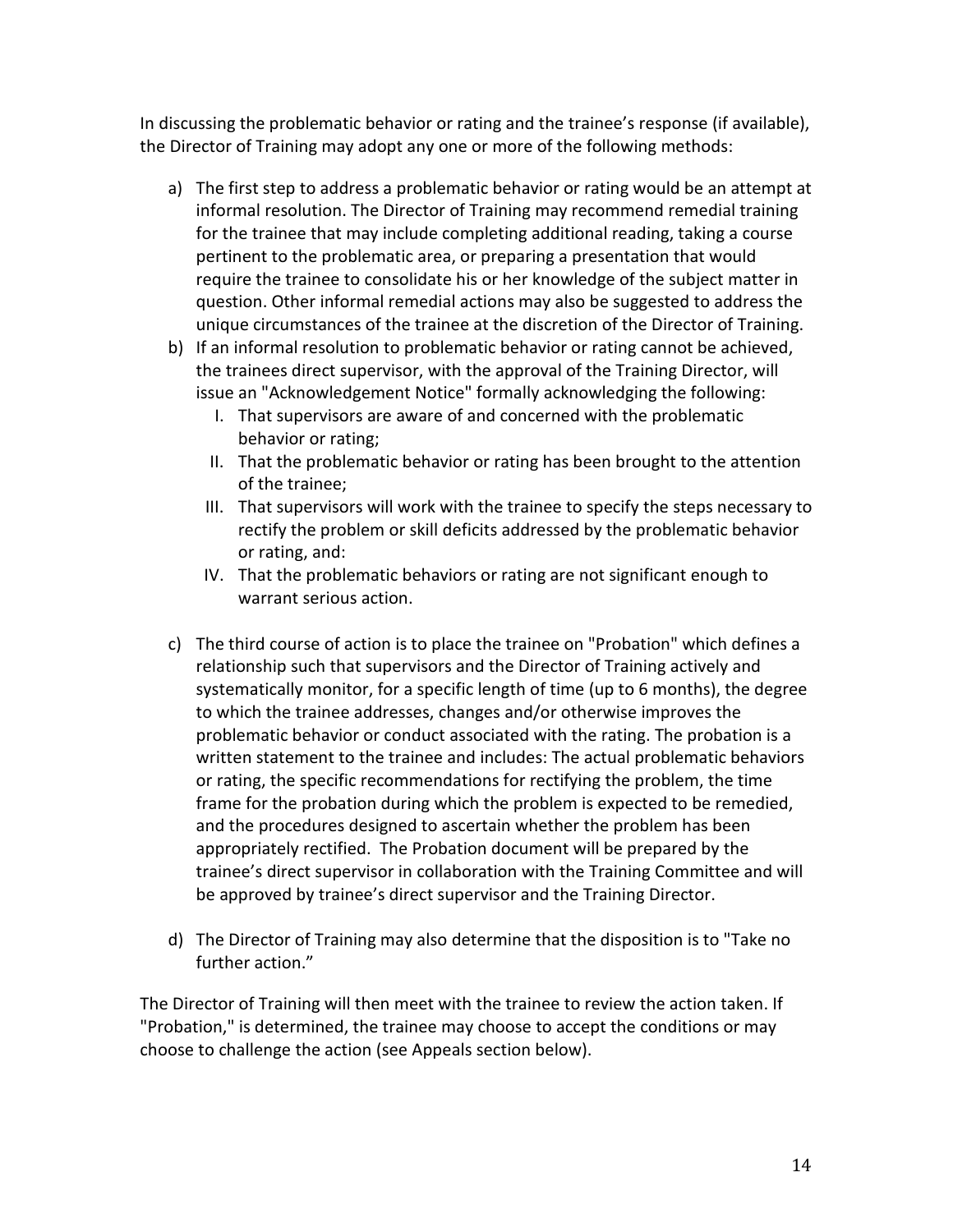Once the Acknowledgment Notice or Probation is issued by the Director of Training, it is expected that the status of the problematic behavior or rating will be reviewed no later than the next formal evaluation period or, in the case of probation, no later than the time limits identified in the probation statement (i.e. up to 6 months). If the problematic behavior or rating has been remedied to the satisfaction of supervisors and the Director of Training, the trainee and other appropriate individuals will be informed and no further action will be taken.

If the trainee is placed on probation and the issue is not satisfactorily resolved during the probationary period, but progress has been achieved, the probationary period may be extended up to an additional three months at the discretion of the trainee's direct supervisor with the approval of the Training Director.

If no progress has been realized during the probationary period, the Training Director may terminate the fellowship after consulting with the Training Committee.

#### Appeals

Attempts to resolve disagreements will be undertaken immediately as outlined below. If the trainee disagrees with the decision to initiate (or extend) a formal remediation plan approved by the Training Committee, the trainee may appeal in writing to the Training Director within 1 week following the decision to initiate (or extend) the remediation plan. The Director may attempt to mediate the dispute in collaboration with the trainee and their direct supervisor. If the disagreement remains unresolved after mediation, the postdoctoral fellow has the right to appear before the Training Committee at the next scheduled training committee meeting to appeal a decision. The postdoctoral fellow may also solicit additional faculty to present on their behalf during this appeal if desired. After hearing the trainee's appeal in person, the Training Committee will decide if the remediation plan should be altered. The Training Committee will have 1 week to inform the trainee of their decision. If a disagreement remains, and can not be resolved through informal mediation, the trainee may submit a second appeal in writing within 2 weeks of being notified on the Training Committee's decision. The Training Director will appoint a three-person advisory committee consisting of training faculty not directly involved in supervising the trainee to review the appeal. The Appeals Committee will provide a written report delineating the committee's findings and recommendations to the Training Director within 30 days.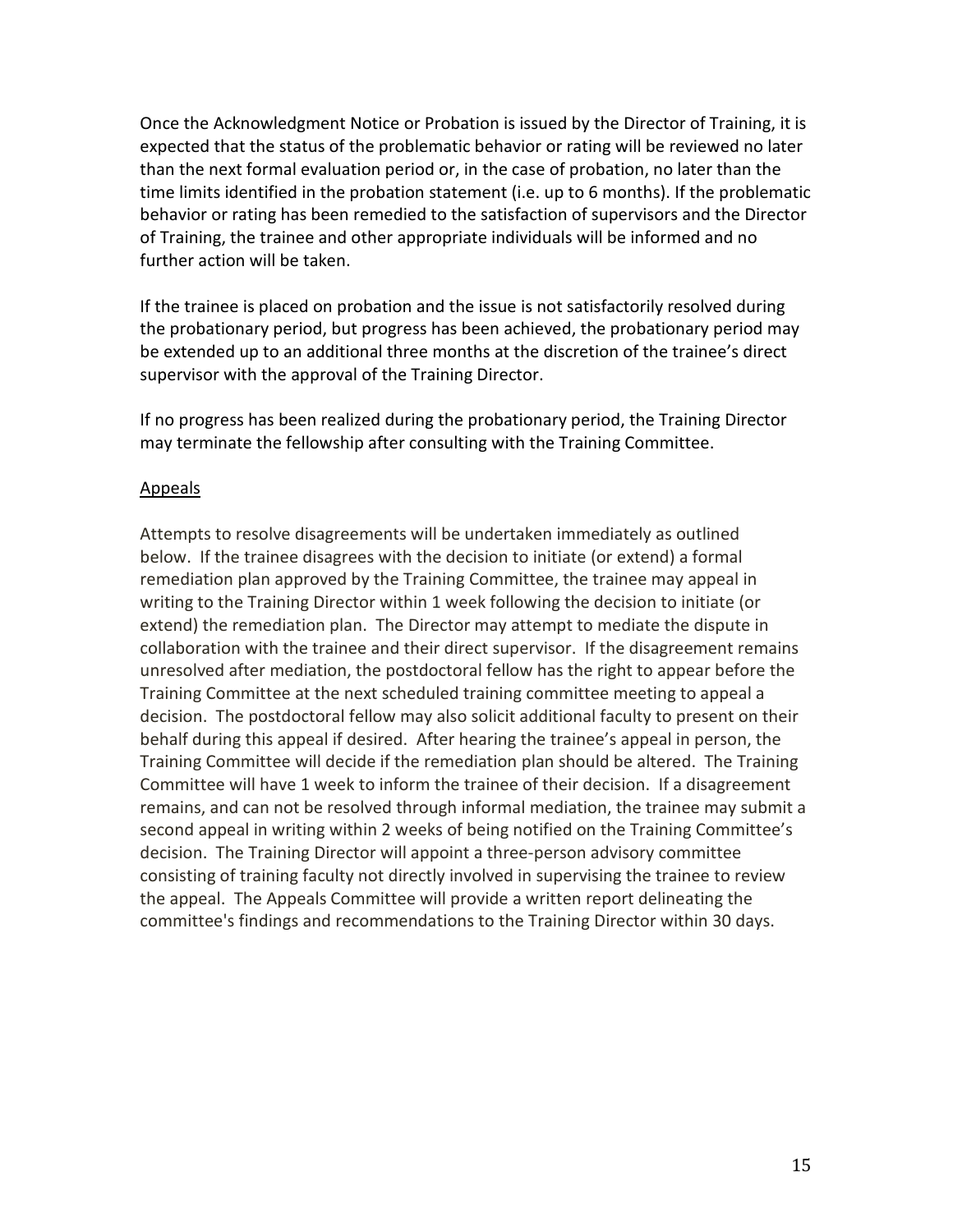#### Grievance Procedures

- 1. It is the program's intent to be receptive to all trainees' expression of problems encountered during fellowship training and to make reasonable and timely efforts to resolve any causes of trainee dissatisfaction.
- 2. Faculty are expected to be candid and to act in good faith in dealing with problems and dissatisfaction expressed by fellows. No faculty member will interfere with a trainee's right to express or file a grievance. Fellows are assured freedom from restraint, discrimination, or reprisal in exercising that right.
- 3. Unless a fellow has grave reservations about expressing dissatisfaction to his/her immediate supervisors, any problem or dissatisfaction should initially be addressed on the first relevant level, e.g., to the supervisors or the clinic directly involved.
- 4. If a satisfactory resolution cannot be achieved on that level the issues should be taken to the Training Director (assuming that was not done as part of step #3).
- 5. Upon receipt of the written grievance, the Training Director or their designee, will convene a Grievance Committee consisting of the Training Director or designee and two other training faculty members.
- 6. The Grievance Committee will have 30 days to resolve the grievance if possible. If not, the Committee may take any or a combination of the following actions:
	- a. Refer the grievance to the next scheduled Training Committee meeting;
	- b. Call a special Training Committee meeting to consider the grievance;
	- c. Consult with legal counsel;
	- d. Consult with other professional organizations (e.g., APA, APPIC);
	- e. Advise the Training Committee on particular areas of concern in the management of the grievance.
- 7. The Grievance Committee will maintain minutes of all meetings. The Committee will also retain records of all documentation, such as written summaries.
- 8. The full Training Committee, upon request of the Grievance Committee, will review and evaluate grievances not resolved at any lower level within 60 days. The decision of the full Training Committee will be determined by majority vote excluding the member(s) involved in the grievance.
- 9. If the fellow is not satisfied with the decision of the Training Committee, they may consult with the American Psychological Association, the Association of Psychology Postdoctoral and Internship Centers, or consult legal counsel. At any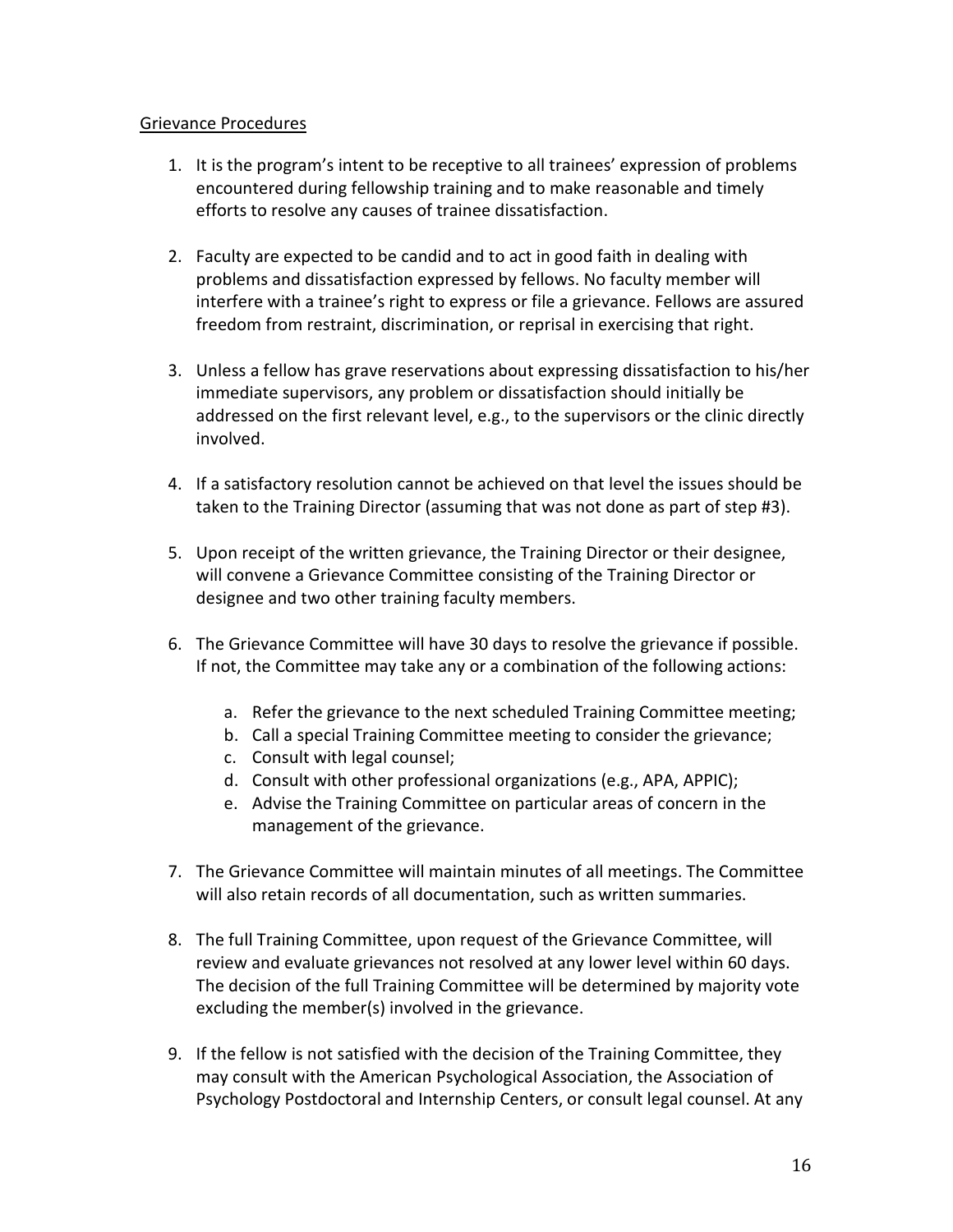stage of the process fellows may consult formally or informally with the Training Director, American Psychological Association, the Association of Psychology Postdoctoral and Internship Centers, or legal counsel about their problems, dissatisfactions, or grievances.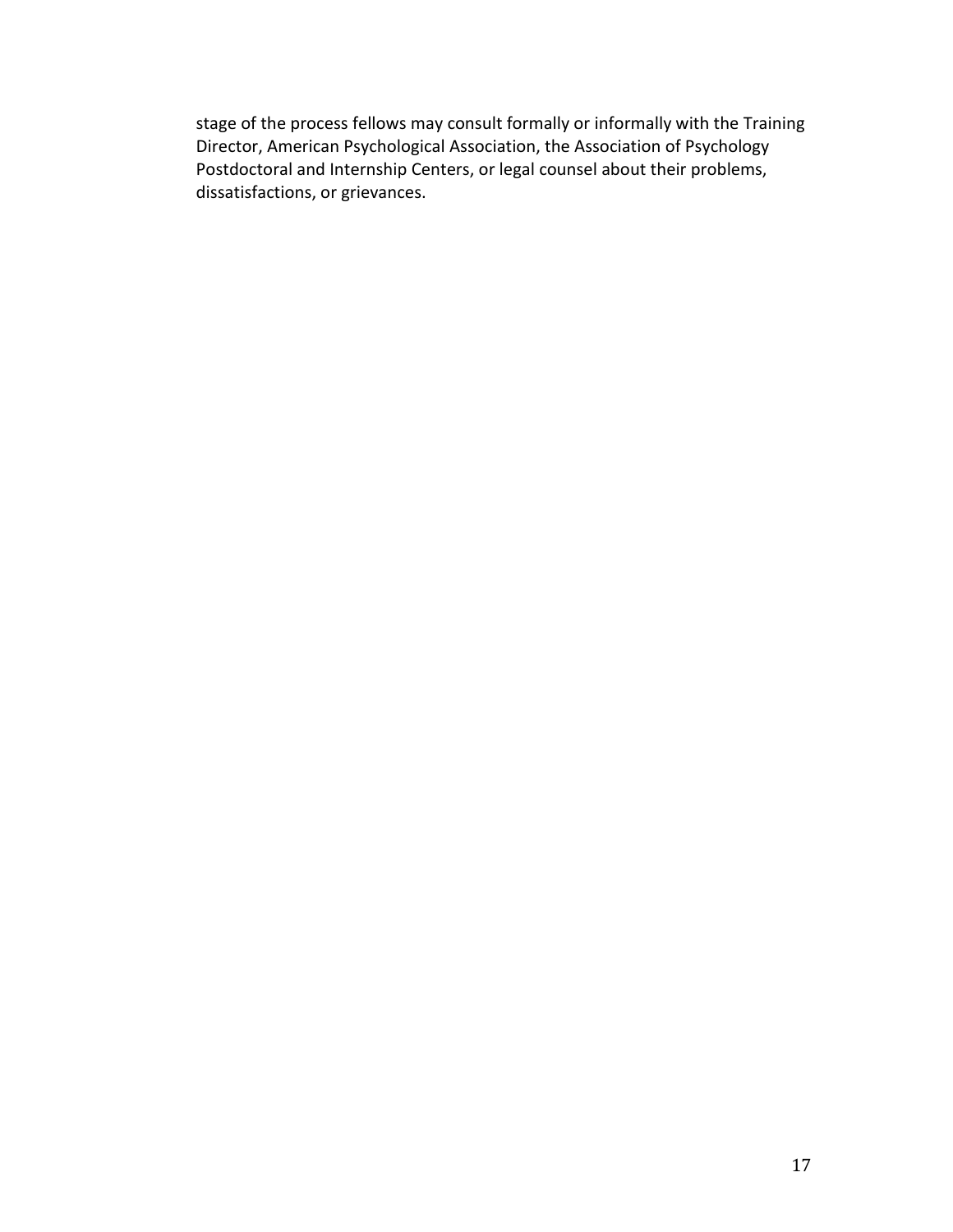# **Completion of the Program**

Upon successful completion of the program, fellows will be awarded a certificate of completion. This certificate will validate that the trainee has successfully completed all the program requirements and has acquired expertise in the field of professional psychology. This certificate will be awarded after final evaluation by the Training Committee.

# **Licensure**

In addition to completing a qualifying internship, the requirements for licensure as a Psychologist with Health Service Provider (HSP) in Tennessee include completion of one (1) year of postdoctoral supervised experience. As described in the Tennessee Board of Examiners Rules for Governing Psychologists, the postdoctoral experience must: 1) include the direct provision of health services in psychology; 2) be completed under the direct supervision of a Psychologist with HSP designation; and 3) include at least one (1) hour per week of individual supervision. The Rules Governing Psychologists in Tennessee can be found here: [https://publications.tnsosfiles.com/rules/1180/1180.htm.](https://publications.tnsosfiles.com/rules/1180/1180.htm) Our training program meets these requirements and, as outlined in Rule 1180-02-.02 of the Rules Governing Psychologists in the State of Tennessee, trainees in an APPIC-listed postdoctoral fellowship training program are exempt from the requirement of holding a provisional license while in trainee status.

# **Descriptions of the Specific Training Tracks**

The remainder of this handbook contains descriptions and guidelines specific to each of the separate tracks offered within the Vanderbilt Postdoctoral Fellowship Program.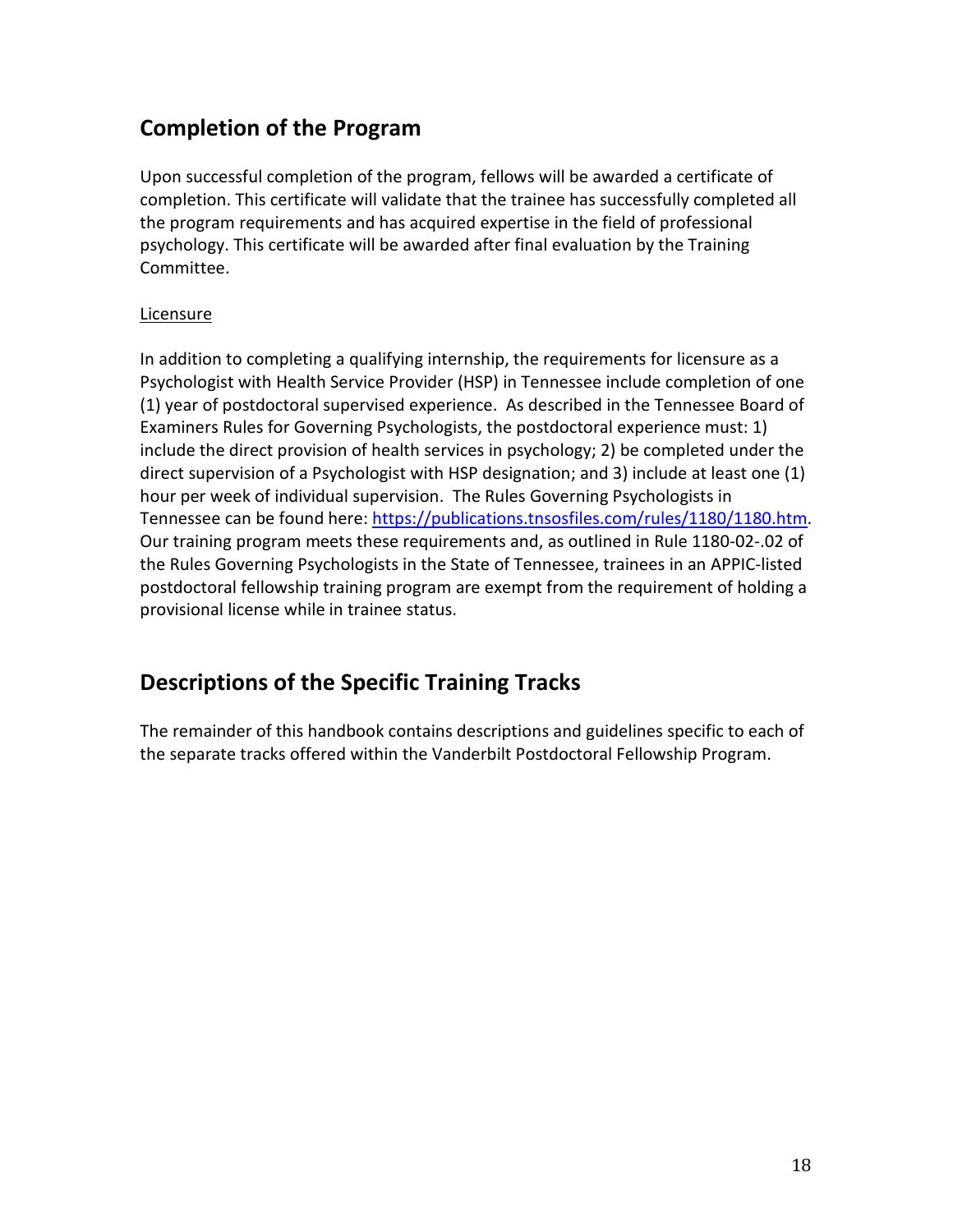# **Postdoctoral Fellowship in Autism Spectrum Disorder**

# Introduction

The Postdoctoral Fellowship in Autism Spectrum Disorder (ASD) provides experiential training in assessment, treatment, and research of children, adolescents and adults with ASD and related neurodevelopmental disorder. The fellowship adheres to the scientistpractitioner training model and is designed to prepare individuals for careers as a clinical psychologist in academic clinical and/or research settings, based on their individual interests and career goals. This is a 1-year fellowship with possible re-appointment for a second year depending on availability of funding and satisfactory progress during the first year of the fellowship.

The fellowship is well-suited for individuals that:

- Have pre-doctoral clinical training in assessment and/or intervention of individuals with ASD and related neurodevelopmental disorders;
- Have a strong record of research experience;
- Are scientist-practitioners intending to pursue a clinical or academic research career in psychology or clinical neuroscience.

# **Setting**

Training is conducted at the Village at Vanderbilt located at 1500 21st Avenue South in Child and Adolescent Psychiatry. The clinical research is conducted with the Psychiatry Autism Research Team (PART) which is comprised of clinical psychologists and neuroscientists conducting research is ASD across the lifespan.

# Training Objectives

- Provide training in assessment, intervention, and/or research of individuals with autism spectrum disorder;
- Provide the fellow with experience working in a clinical research environment;
- Enable the fellow to accumulate postdoctoral hours towards licensure as a clinical psychologist in Tennessee through clinical and clinical research activities.

# Training Experiences/Structure

The Autism track is designed to promote expertise in assessment, treatment and research of ASD while allowing fellows the flexibility to emphasize one or more of these areas to meet their individual training and career goals.

**Psychotherapy and Intervention.** The fellowship provides training opportunities in a variety of treatments through individual and group therapy. Fellows can receive training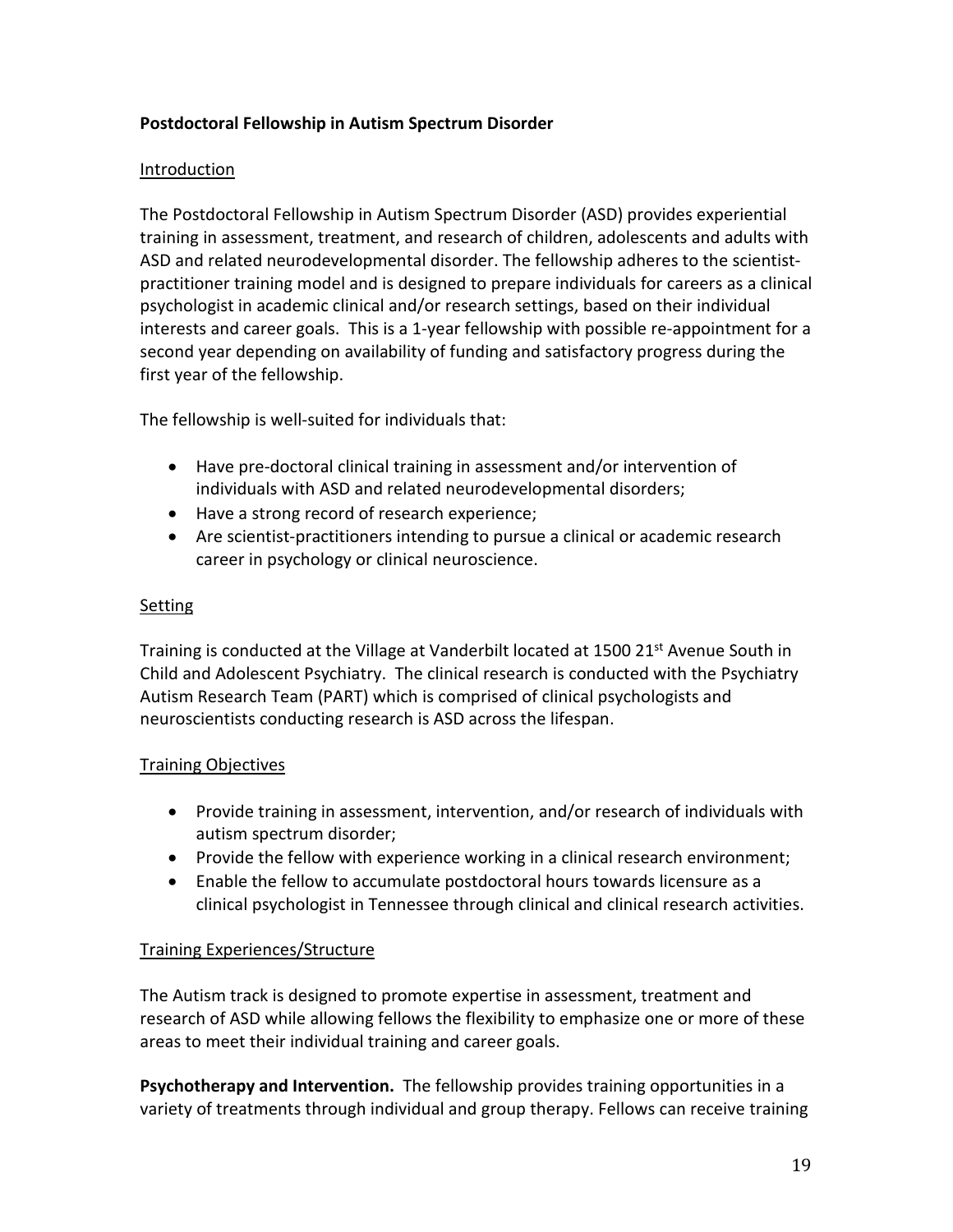and become proficient in the implementation and evidence-based interventions for anxiety and depression including cognitive behavior therapy. In additional, fellows will receive training in implementation science through the delivery of treatments in the context of randomized clinical trials.

**Clinical Assessment of Autism Spectrum Disorder.** Fellows will have the opportunity to receive training and become proficient in the administration of the Autism Diagnostic Observation Schedule and other gold-standard measures with the opportunity to become research-reliable. The Fellow will develop skills in the diagnostic assessment of ASD in children, adolescents and adults.

**Neuropsychological Assessment of ASD.** Fellows will have the opportunity to receive training and become competent in the administration and interpretation of clinical neuropsychological tests frequently used to assess individuals with ASD and related neurodevelopmental disorders.

**Research.** Clinical research is a core component of the fellowship. Fellows will have the opportunity to become involved in several on-going, federally funded studies, as well as participate in the design and implementation of new studies. Current areas of investigation include the understanding and treatment of social competence, camouflaging behaviors in ASD, and cross-sectional and longitudinal studies of pubertal development examining physiological, social and biobehavioral changes based on sex, age and diagnosis.

#### Supervision Plan and Didactics

The fellow will receive at least two hours of individual supervision per week with a licensed clinical psychologist. The fellow will receive an additional 2 hours of group supervision in clinical and research related activities via participation in weekly meetings and lab meetings.

In addition to participating in weekly research lab meetings, the fellow will have the opportunity to attend weekly Psychiatry Grand Rounds. Throughout the Vanderbilt University Medical Center, there are numerous opportunities to attend lectures, case conferences, seminars, and workshops available to the fellow.

#### Training Experiences/Structure

The Autism track is designed to promote expertise in assessment, treatment, and research of children adolescents and adults with ASD.

#### Expected Competencies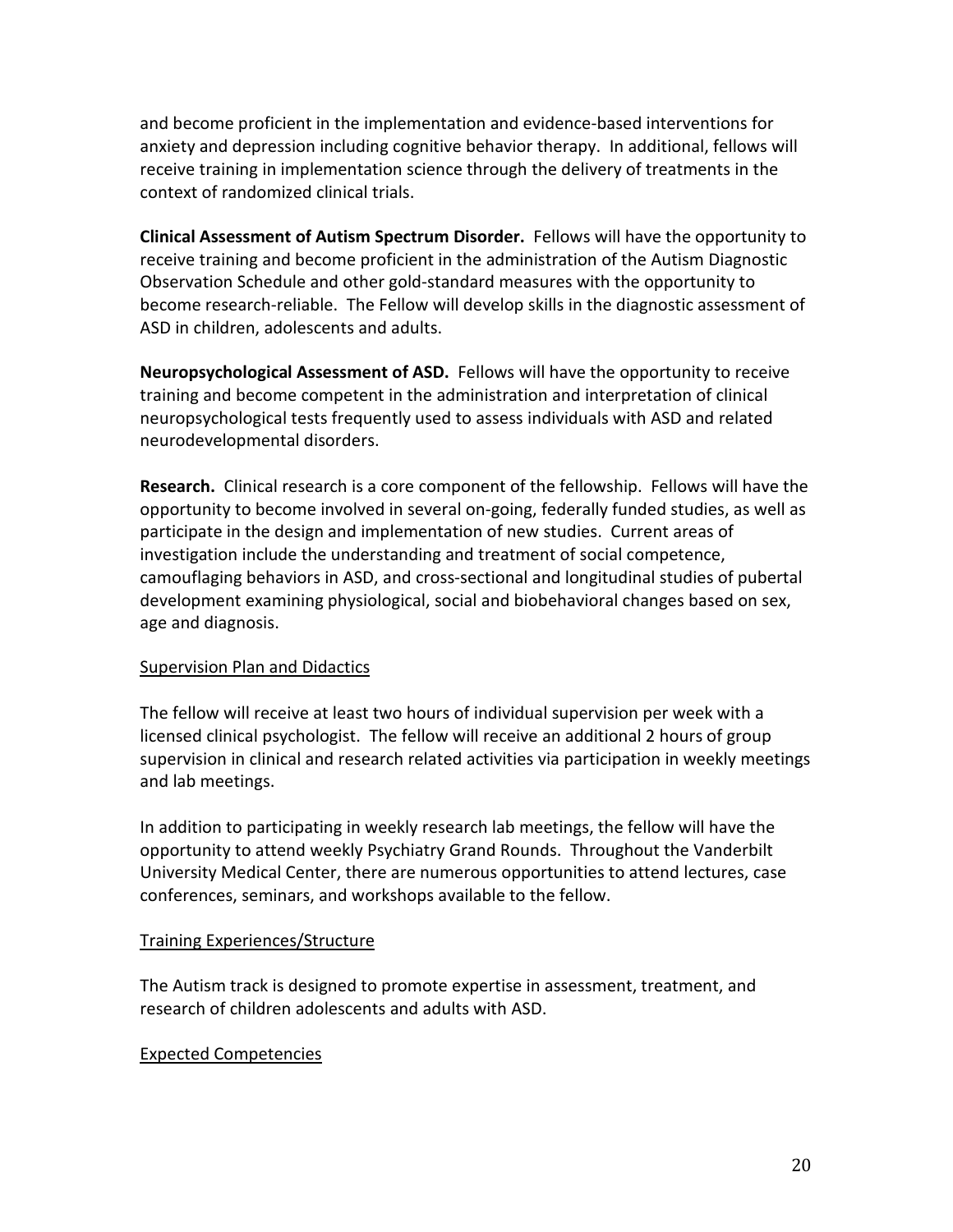By the end of the fellowship, the postdoctoral fellow will achieve the following specific competencies:

- Assessment of individuals with ASD diagnosis as demonstrated by:
	- o The ability to independently select, implement, and interpret diagnostic and neuropsychological measures commonly used to diagnose and assess individuals with ASD.
	- o Effective communication of assessment findings in written and oral reports, and recommendations to various stakeholders, including patients/clients/participants, family members, and multidisciplinary members of the treatment team.
- Intervention: Implementation of interventions for individuals with ASD as demonstrated by:
	- $\circ$  The ability to independently plan interventions, evaluate treatment progress and modify treatment plans appropriately.
	- o Implement a manualized treatment protocol while individualizing the specific approaches to best meet the needs of the patient/research participant.
- Research: To use scientific knowledge and methods to understand the biobehavioral profile and treatment of social competence and internalizing symptoms with ASD, including:
	- o Demonstrable understanding of the psychological, biological, and social factors involved in the clinical features, development, and treatment of ASD.
	- o The ability to independently apply scientific methods to the practice of diagnostic, psychological and neuropsychological assessment, and treatment of individuals with ASD;

# Further Information and to Apply

Please contact Blythe Corbett, PhD, at [blythe.corbett@vumc.org](mailto:blythe.corbett@vumc.org) if you have any questions. To apply for the position, please submit an application, including a CV, letters of interest, and letters of recommendation through APPIC's Centralized Postdoctoral Application System (APPA CAS).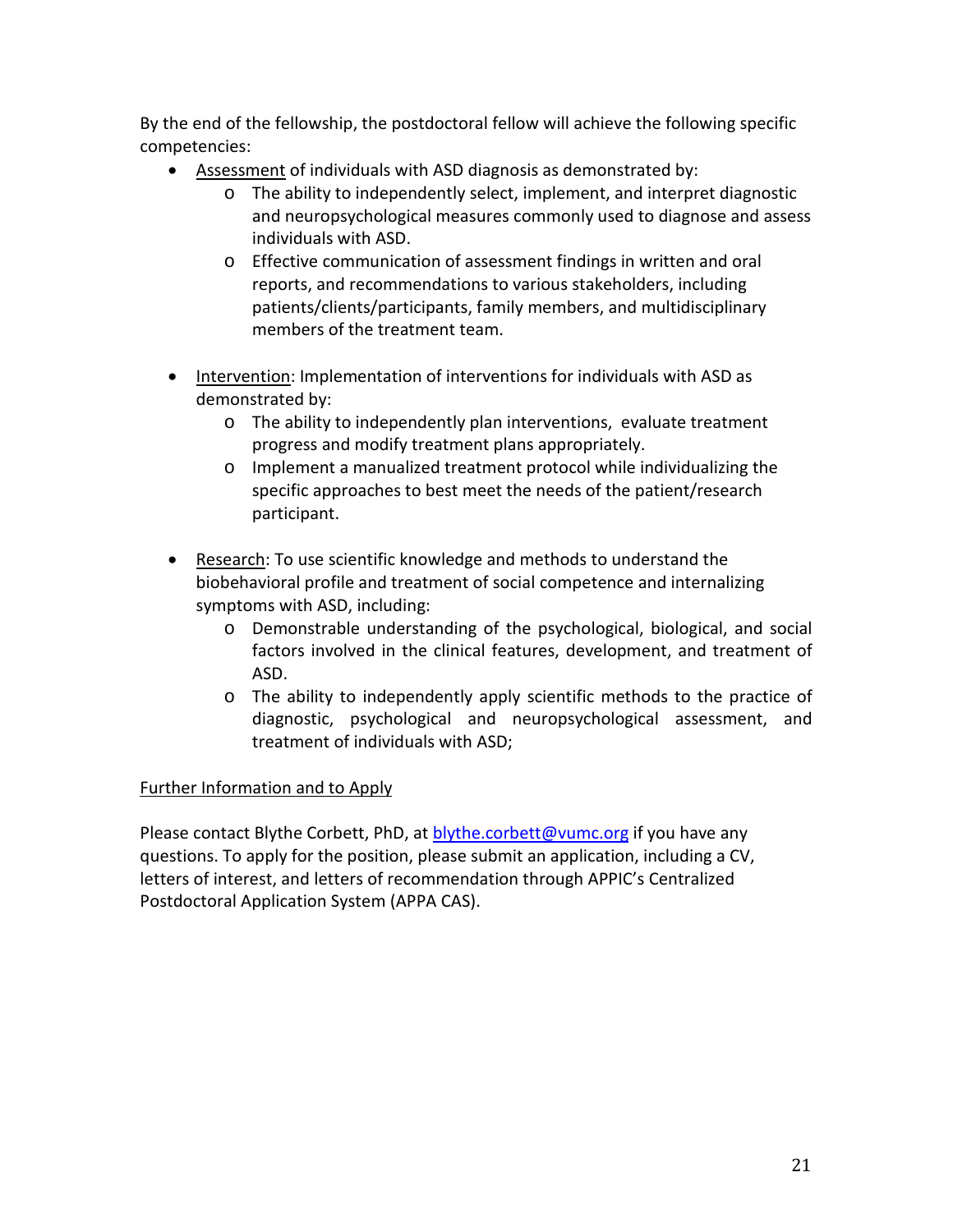#### **Postdoctoral Fellowship in Child Welfare and Trauma-Informed Care**

#### Introduction

The Postdoctoral Fellowship at the Vanderbilt Center of Excellence for Children in State Custody (COE) is designed to provide advanced training to clinical and counseling psychologists who wish to advance their clinical knowledge, skill, and research with children and families who are in or at-risk of entering the child welfare system in Tennessee. The COE is committed to providing expertise in consultation, assessment, and education services to the state child welfare system and child-serving agencies in the surrounding community and statewide. The Vanderbilt COE is one of five Centers of Excellence, with the other COEs located at University of Tennessee Boling Center of Developmental Disabilities in Memphis, University of Tennessee Knoxville, East Tennessee State University in Johnson City, and Focus Psychiatric Group in Chattanooga. The COEs originated in an effort to establish academic partnerships with the state of Tennessee to improve the child welfare system by having an expert group of mental health professionals provide consultation and guidance to the Department of Children's Services (DCS) to ensure children in or at risk of entering state custody would receive optimal mental health care. Our mission includes disseminating and implementing best practices in child behavioral health care at both local and state levels.

#### Training Philosophy

The postdoctoral year is one in which the fellow is transitioning from the status of "student in training" to that of that of licensed professional. The COE training staff recognizes this important developmental transition and seeks to provide an extensive training experience that both supports and challenges fellows to make meaningful contributions through their direct clinical service, as well as through consultation, weekly staff meetings, case conference discussions, and dissemination of evidencebased practices. While fellows function within a training capacity, they are viewed and approached as valuable members of the clinical staff. From this perspective, fellows are seen as being early in their career but at an advanced level in terms of training. Thus, while great emphasis is placed on assisting fellows in continuing to cultivate their knowledge, skill, and overall professional identity, they are also expected to serve as colleagues to the clinical and administrative staff, as well as models of professionalism for the practicum students and pre-doctoral interns who train at the COE.

The COE utilizes models such as Trauma Focused Cognitive Behavioral Therapy (TF-CBT); Attachment, Regulation, and Competence (ARC); Child and Adolescent Needs and Strengths (CANS); Family Advocacy and Needs and Support Tool (FAST); and Multidisciplinary Collaborative Consultation for Traumatized Children and Youth. Our faculty considers the interplay between these models and the larger cultural/system context in which they unfold to be of key importance when approaching assessment, diagnosis, and treatment planning for systems serving at-risk children.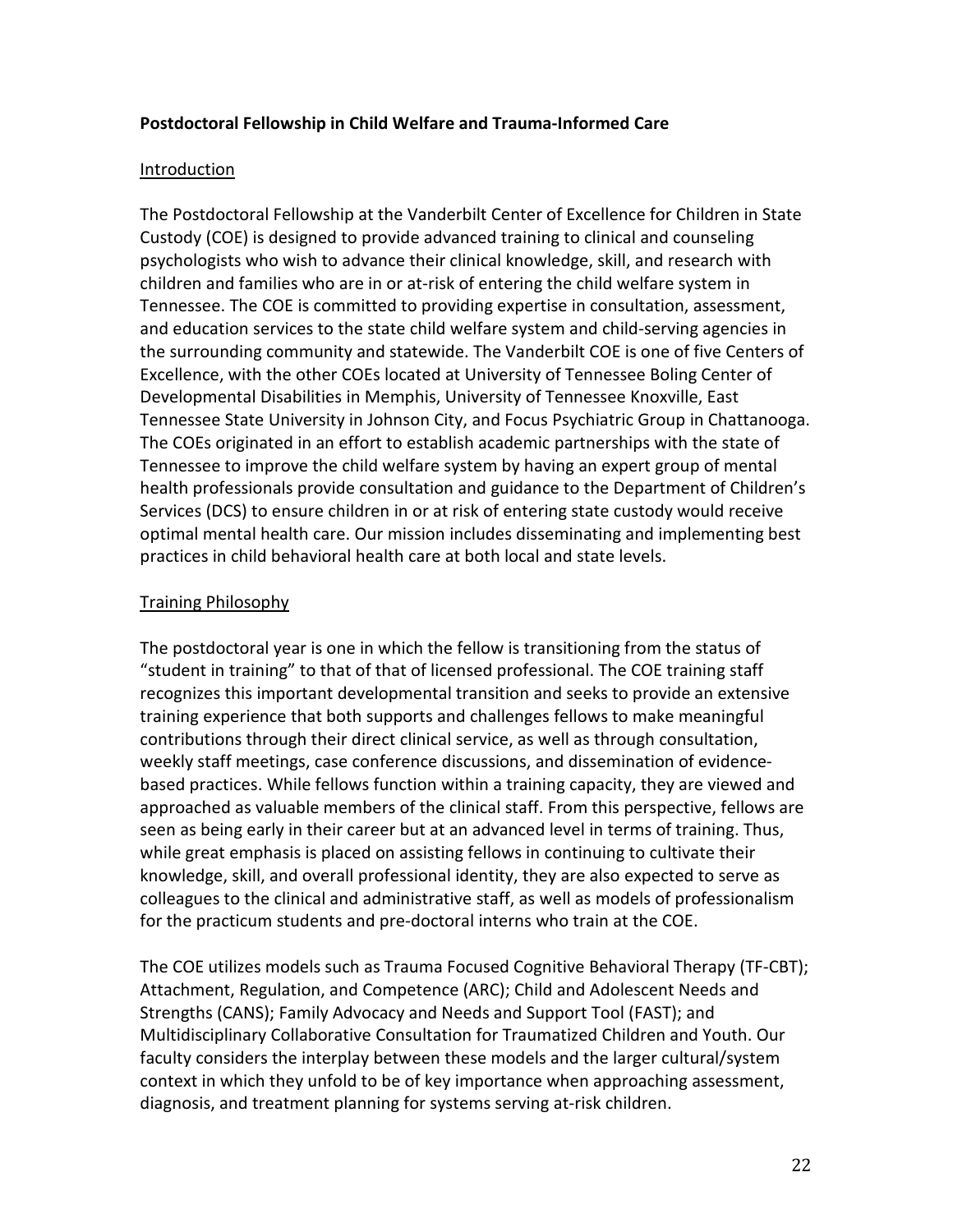#### Responsibilities and Learning Objectives:

#### **Primary responsibilities associated with the postdoctoral fellowship position include:**

Refining and advancing clinical skill in child evaluations surrounding trauma issues and developmental functioning, as well as assessment of a range of emotional and behavioral problems evidenced by children who have experienced abuse and neglect; consultation with caregivers, child welfare workers, teachers, Juvenile Justice and other service providers regarding effective interventions; supervision of psychology trainees; opportunities for program development and evaluation; participation in didactic learning experiences and scholarly presentations; opportunities for providing evidencebased treatment, such as TF-CBT, ARC, and treatment for Children with Sexual Behavior Problems (CSBP). The typical population served is diverse in ethnicity/race and geographic location (e.g., urban and rural).

#### **Expected Competencies gained from the postdoctoral fellowship position are:**

- Assessment and consultation on issues related to the child welfare system with a number of agencies interacting within that system (e.g., outpatient mental health centers, in-home providers, schools, child welfare staff, Juvenile Justice, etc.)
- Training in the impact of trauma on development in children and evidence-based treatment to target trauma-impacted youth and families
- Establishing oneself as an educator in Trauma and Resiliency Informed Care by providing trainings to providers and other child-serving agencies that work with the child welfare system to disseminate and enhance best practices for children and youth.
- Scholarship in areas that is relevant to trauma screening, assessment, intervention, and dissemination.
- Administrative activities to include program administration with the COE, coordinating case consultations and serving as a liaison to the child welfare system and other child-serving agencies.
- Treatment in a diverse outpatient clinic with opportunities to work with specialists in multiple disciplines (e.g., psychiatrists, social workers, nurses, case managers, family physicians, nurse practitioners, pharmacists).
- Treatment in diverse developmental (early childhood, middle childhood, adolescents, and families) and ethnic (rural counties, African-American, Latino, urban, refugee) populations.
- Advanced understanding and application of professional ethics in child maltreatment cases.
- Develop professional role in the field of child/youth maltreatment and trauma.

#### **Further Information and to Apply**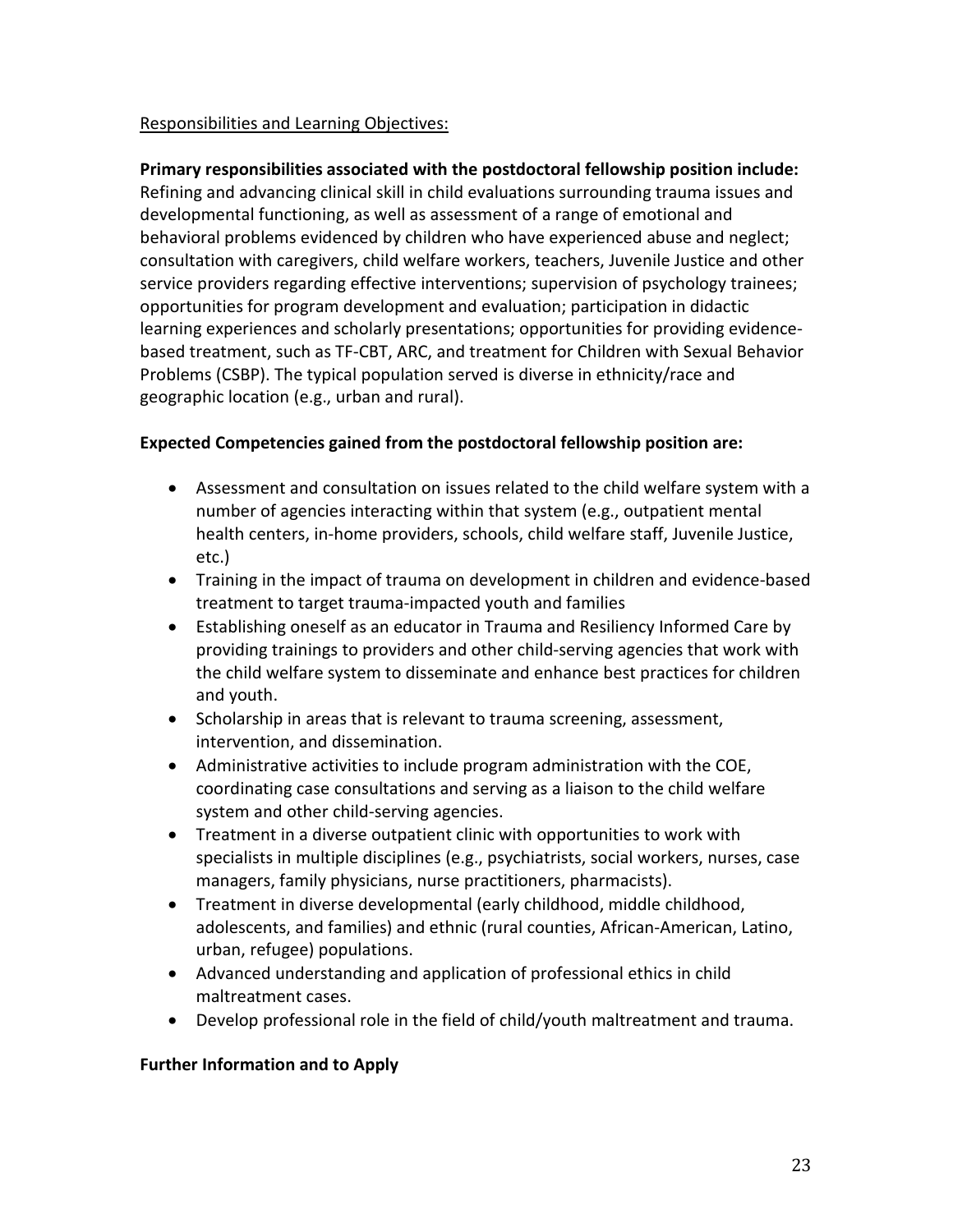For further information or for informal inquiries, please contact Jon S. Ebert, PsyD at jon.s.ebert@vumc.org or (615) 322-8701. To apply for the position, please submit an application, including a CV, letter of interest, and letters of recommendation through APPIC's Centralized Postdoctoral Application System (APPA CAS).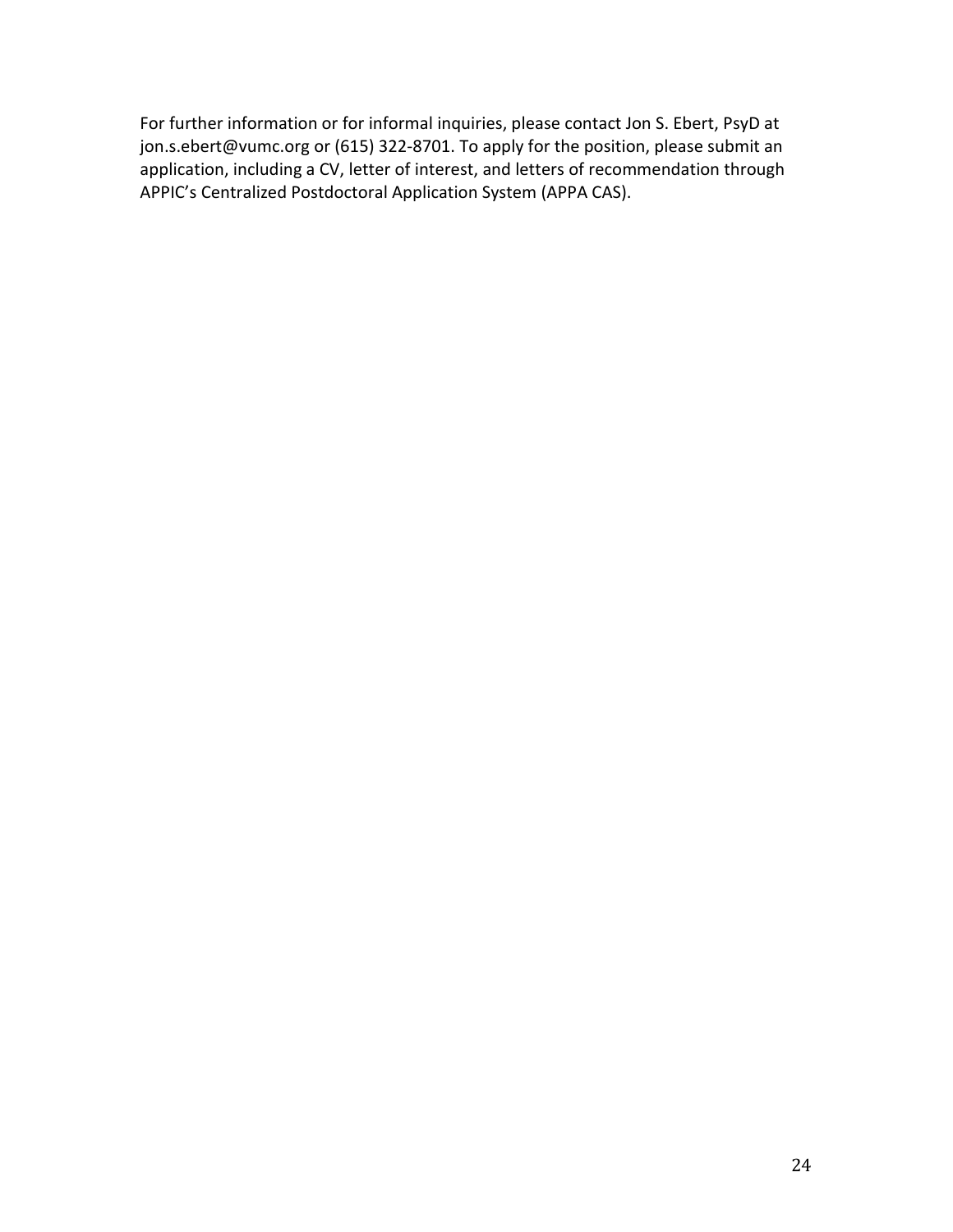# **Postdoctoral Fellowship in Health Psychology at the Osher Center for Integrative Medicine at Vanderbilt**

#### Introduction

The Postdoctoral Fellowship at the Osher Center for Integrative Medicine at Vanderbilt (OCIM) is designed to provide advanced training to Fellows who wish to build a career that emphasizes a balance of clinical service and clinical research or program development within a dynamic, interdisciplinary integrative medical setting. OCIM is a large and well-utilized integrative medical center that provides services to adolescents and adults with a broad spectrum of complex illnesses. One of only seven Osher Centers for Integrative Medicine in the world, OCIM is committed to improving lives through clinical care, education, and research in integrative medicine and health psychology. The clinic has strong foundations in mindfulness-based and clinical hypnosis services and focuses on a relationship-centered care model with patients, who are often engaged with multiple practitioners from different disciplines simultaneously. The relational care model emphasizes the role of trauma in the expression of illness. Services include individual and group therapy, clinical research, program development, mindfulnessbased interventions and hypnosis for patients with chronic medical conditions. Under the supervision of licensed psychologists, postdoctoral fellows assume many of the functions and responsibilities of center staff and are afforded ongoing opportunities, both formal and informal, for collaboration and consultation with a wide range of providers. Fellows also have the opportunity to receive formal training in mindfulness facilitation and the provision of clinical hypnosis as a part of their training year, as these trainings are offered.

#### Training Philosophy

The postdoctoral year is one in which the fellow is transitioning from the status of "student in training" to that of that of licensed professional. The Osher training staff recognize this important developmental transition and works to provide an extensive training experience that both supports and challenges fellows to make meaningful contributions through their direct clinical service, as well as through consultation, weekly multidisciplinary meetings, case conference discussions, and research/program development opportunities. While fellows function within a training capacity, they are viewed and approached as valuable members of the clinical staff. From this perspective, fellows are seen as being early in their career but at an advanced level in terms of training. Thus, while great emphasis is placed on assisting fellows in continuing to cultivate their knowledge, skill, and overall professional identity, they are also expected to serve as colleagues to the clinical and administrative staff, as well as models of professionalism for the practicum students and pre-doctoral interns who train at the center.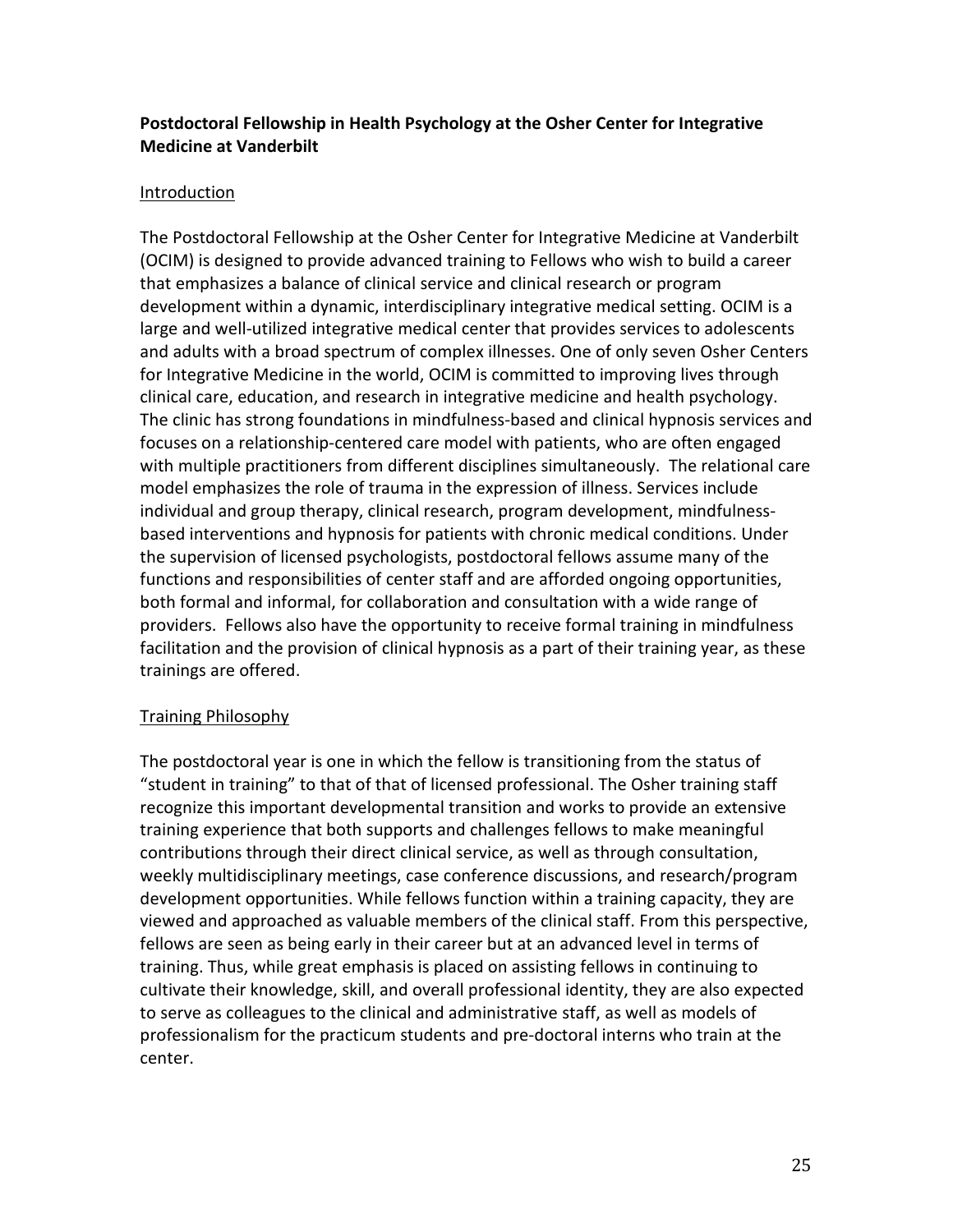#### Responsibilities and Learning Objectives

**Clinical:** Our focus is on psychological interventions that facilitate self-management of chronic medical conditions (e.g. mindfulness and acceptance-based interventions, hypnosis, self-compassion, use of pacing, sleep management, etc.). We use an integrative approach to pain management including medicine, psychology, PT, nutrition, yoga, Tai Chi, massage, and acupuncture available at the Osher Center, as well as referrals to community providers. The fellow will also have the opportunity to participate in specialized interventions for urologic populations receiving outpatient care and undergoing procedures using pre- and post-procedure intervention techniques. Further, the fellow will have the opportunity to provide vital support in working with under-insured or uninsured patients. The fellow also provides leadership in management of referrals and case assignment to clinicians. Clinical supervision to those in earlier stages of training may also be available based on availability and individual goals and interests.

**Scholarly Research/Program Evaluation:** The fellow undertakes a clinical research or program evaluation project to be completed during the fellowship year. Within the first month, the fellow will complete mandatory training and will have a plan for a defined research or program evaluation project. This project could include, but is not limited to a literature review, methodology, data collection or review, and conclusions. The results will be presented formally by the fellow at the conclusion of the fellowship year in a suitable format (e.g. grand rounds presentation or to Osher faculty and staff). The fellow may elect to become involved in an ongoing project at the training site, or to develop an investigator-initiated project.

#### Fellow Goals

This clinical psychology postdoctoral fellowship position requires a full-time commitment inclusive of 3 days of clinical work and 1.5 day of research or program development. The fellow will attend weekly OCIM multidisciplinary team meetings as well as a weekly psychology staffing meeting and supervision. The fellow will see individual cases, and depending on clinic needs, the fellow will also have the opportunity to facilitate group services, co-facilitate group services with other providers, or develop and facilitate their own short-term therapy group. The fellow will communicate and report to non-mental health professionals clearly, both verbally and in writing, and work closely with medical center staff from a variety of disciplines.

# By the end of the fellowship, the fellow will:

• Demonstrate knowledge of intervention strategies for the management of chronic health conditions. This will include consulting with staff regarding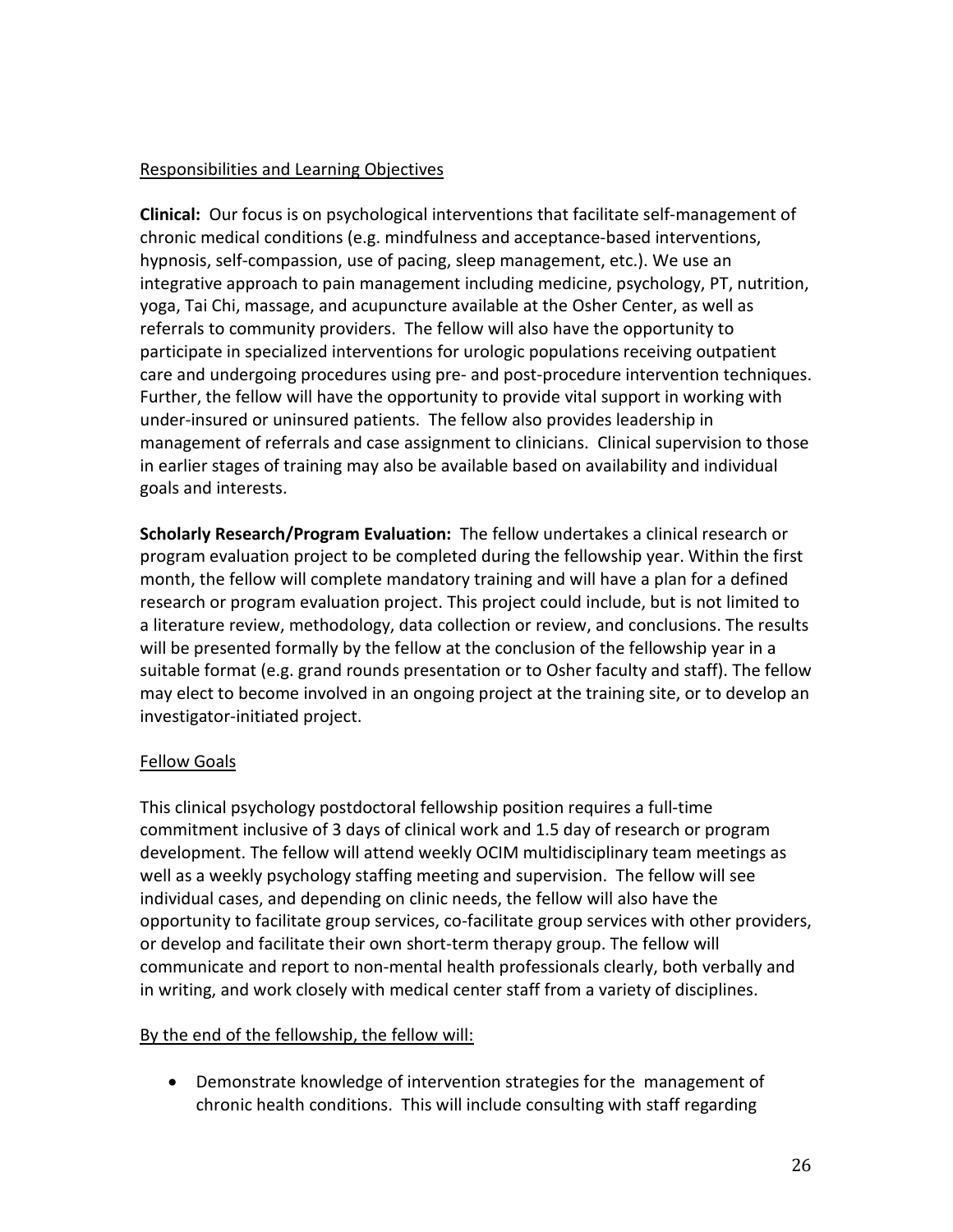treatment approaches and interventions and patient progress; arranging for special needs to be addressed by the team; providing health psychology interventions via individual and group therapy; and demonstrating the ability to function in the role of an independent psychologist on an interdisciplinary team.

- Demonstrate skills in monitoring and facilitating adherence to medical recommendations.
- Be skilled in dealing with patient crises as they arise.
- Demonstrate knowledge and appropriate utilization of non-psychological, integrated pain treatment modalities and observing these treatments when available (e.g., PT, yoga, acupuncture, nutrition, therapeutic massage, etc.).
- Demonstrate the ability to rapidly integrate and document the medical and psychological information.
- Demonstrate knowledge of the health psychology literature concerning treatment, classification, and etiology as well as related general medical terms and disorders.
- Demonstrate competency in diversity issues across a variety of patients.
- Demonstrate clinical writing skills and professional responsibility by documenting patient care in the Electronic Medical Record.

# Competencies:

- Professional Values and Attitudes
- Individual and Cultural Diversity
- Ethical Legal Standards and Policy
- Reflective Practice
- Relationships
- Scientific Knowledge and Methods
- Evidenced-Based Practices
- Intervention
- Teaching
- Interdisciplinary Systems

# Further Information and to Apply

For further information or formal inquiries, please contact Elizabeth Walsh, PhD [\(Elizabeth.g.walsh@vumc.org\)](mailto:Elizabeth.g.walsh@vumc.org) or Lindsey McKernan, PhD (lindsey.mckernan@vumc.org). To apply for the position, please submit an application, including a CV, letter of interest, and letters of recommendation through APPIC's Centralized Postdoctoral Application System (APPA CAS).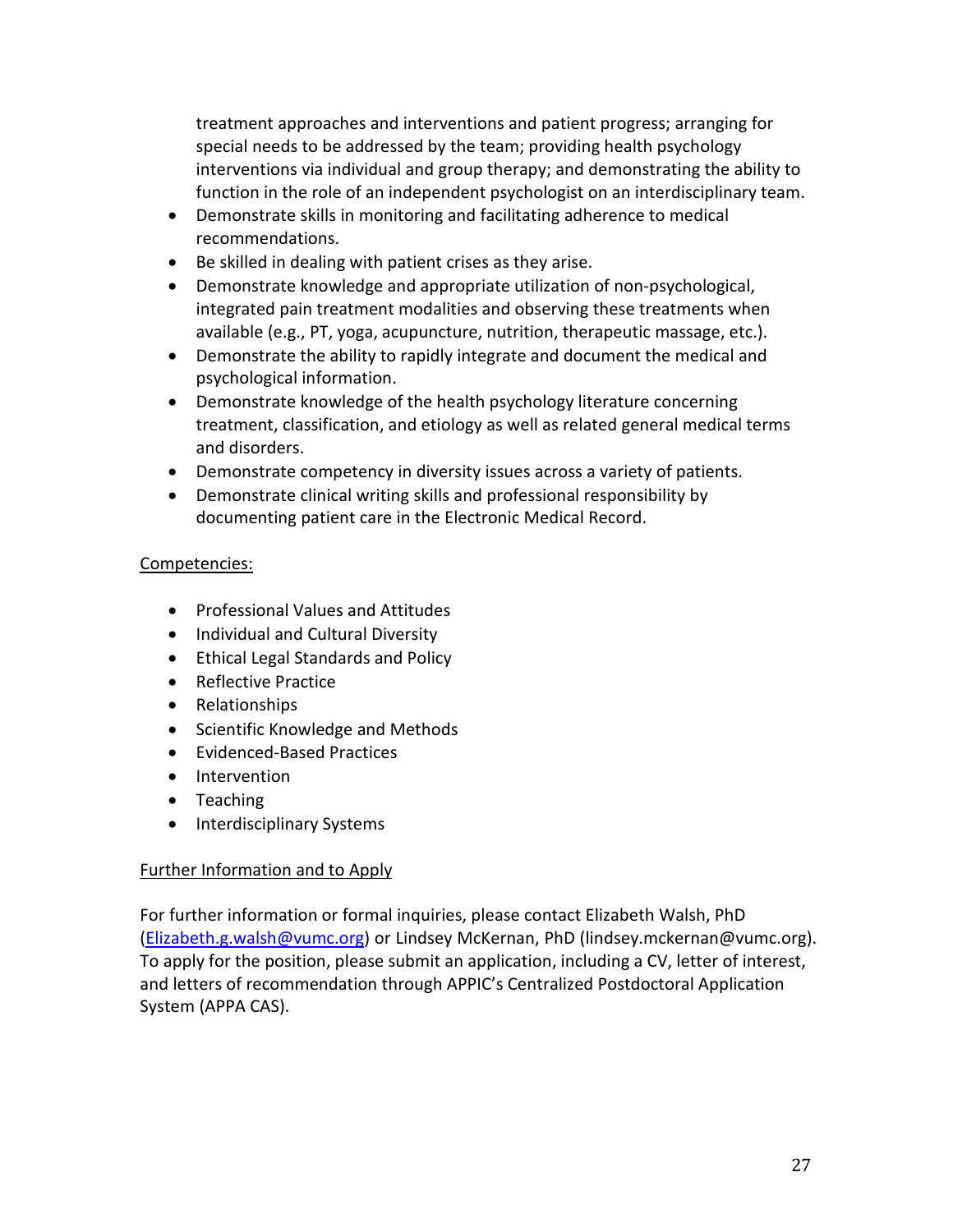#### **Postdoctoral Fellowship in Psychotic Disorders**

#### Introduction

The Postdoctoral Fellowship in Psychotic Disorders provides flexible, experiential training in treatment, assessment, and research of individuals with a psychotic illness, especially the early stage of psychosis. The fellowship adheres to the scientistpractitioner training model and is designed to prepare individuals for careers as a clinical psychologist in academic clinical and/or research settings, based on their individual interests and career goals. This is a 1-year fellowship with possible re-appointment for a second year depending on availability of funding and satisfactory progress during the first year of the fellowship. The fellowship is well-suited for individuals that:

- Have pre-doctoral clinical training in assessment and/or intervention of individuals with a psychotic illness;
- Have a strong record of research experience;
- Are scientist-practitioners intending to pursue a clinical or academic research career in psychiatry.

#### **Setting**

Training is conducted through the Vanderbilt Psychotic Disorders Program (VPDP) located within the Department of Psychiatry and Behavioral Sciences.The VPDP consists of the Charlotte and Donald Test Jr. Center at Vanderbilt Psychiatric Hospital, a 14-bed inpatient unit dedicated to patients who voluntarily admit themselves for treatment, diagnosis, and better management of their symptoms through both psychological and medical interventions; a 22-bed inpatient unit; a partial hospitalization program; and an outpatient clinic located within the Vanderbilt Psychiatric Hospital.

The VPDP includes a diverse array of clinicians and researchers who assess, treat, and study patients with a psychotic disorder. The clinical focus of the program is on the acute stabilization of psychotic inpatients at VPH and the implementation of long-term treatment plans through outpatient services within the Department of Psychiatry and Behavioral Sciences. A significant focus of the VPDP is on the assessment and treatment of individuals experiencing a first psychotic episode. Each year the VPDP provides treatment to approximately 600 patients with a primary psychotic disorder, including over 90 first episode patients. Psychologists in the Department of Psychiatry and Behavioral Sciences are engaged in all areas of patient care, including inpatient and partial hospitalization programs, and outpatient clinics. The diverse array of faculty and training experiences allows the fellow to create an individualized training program.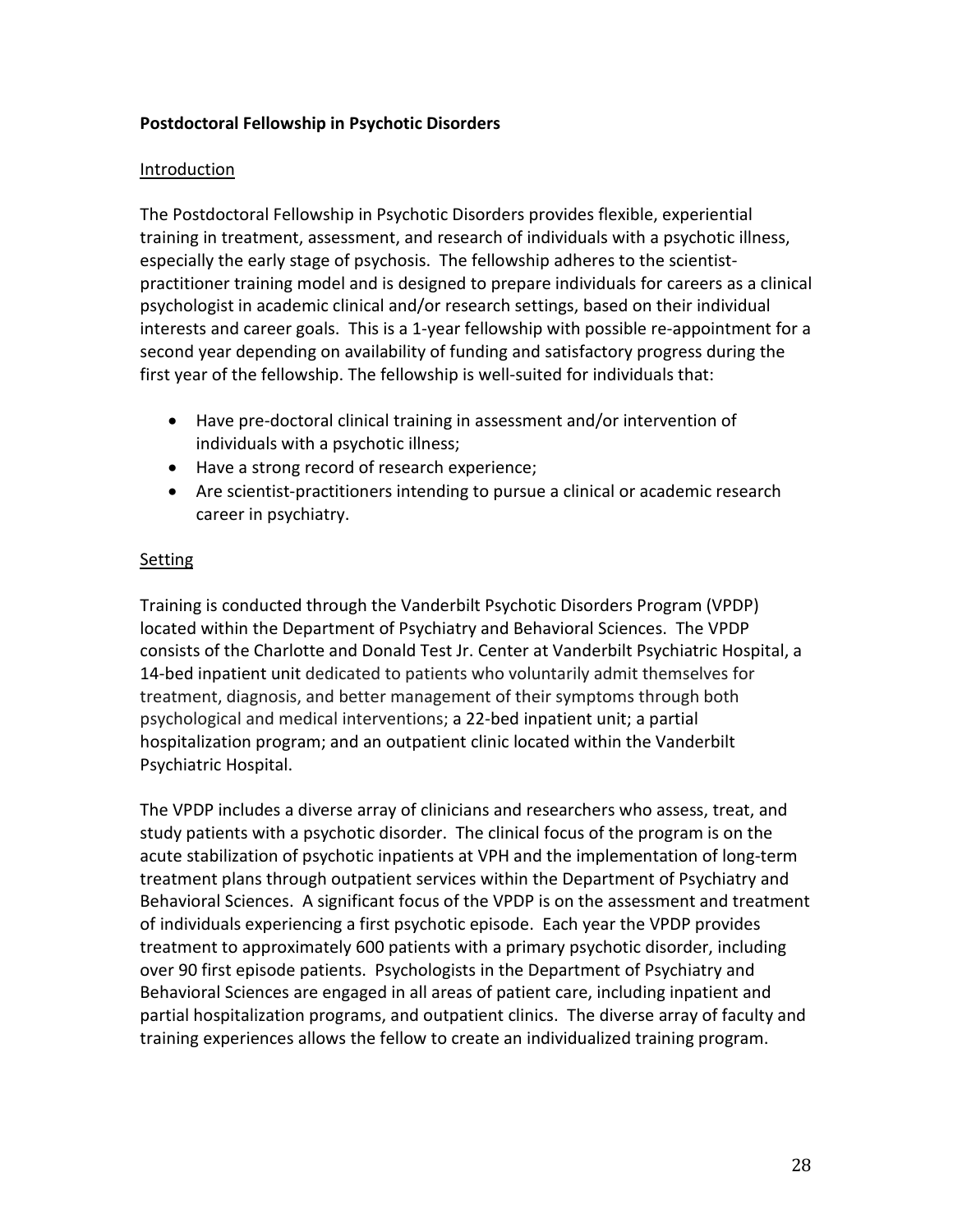# Training Objectives

- Provide training in assessment, intervention, and/or research of individuals with a psychotic disorder;
- Provide the fellow with experience working in a multidisciplinary clinical and research environment;
- Enable the fellow to accumulate postdoctoral hours towards licensure as a clinical psychologist in Tennessee through clinical and clinical research activities;

# Training Experiences/Structure

The Psychosis track is designed to promote expertise in treatment, assessment and research of psychotic disorders while allowing fellows the flexibility to emphasize one or more of these areas to meet their individual training and career goals. For instance, individuals planning for a clinical career may spend most of their time engaged in relevant clinical work (i.e. psychotherapy and/or assessment), whereas individuals interested in a research-focused career can spend a substantial portion of their time engaged in research. Specific training experiences are described in more detail below.

**Psychotherapy.** The VPDP provides a variety of psychotherapeutic treatments through the inpatient hospitalization programs and outpatient clinics, including: individual therapy, group therapy, psychoeducation, and family support. Fellows can receive training and become proficient in these areas, especially cognitive behavioral approaches for psychotic disorders. Fellows also can participate in the Navigate First Episode Team, a multidisciplinary team dedicated to delivering comprehensive care to individuals who have recently experienced their first episode of psychosis.

**Diagnostic Interviewing and Clinical Assessment of Psychotic Disorders.** Fellows will have the opportunity to receive training and become proficient in the administration of semi-structured diagnostic interviews (i.e. SCID); clinical symptom rating scales commonly used in evaluating psychotic disorders (e.g. Positive and Negative Syndrome Scale, Young Mania Rating Scale); and standardized psychometric tests of psychopathology (e.g. MMPI). The Fellow will develop skills in the diagnostic assessment of psychotic disorders adolescents and adults; and oral case presentations for consensus diagnosis and clinical symptom ratings.

**Neuropsychological Assessment of Psychotic Disorders.** Fellows will have the opportunity to receive training and become competent in the administration and interpretation of clinical neuropsychological tests commonly used to assess individuals with a psychotic disorder.

**Research.** Clinical research is a core component of the fellowship. Fellows will have the opportunity to become involved in several on-going, federally funded studies, as well as participate in the design and implementation of new studies. Current areas of